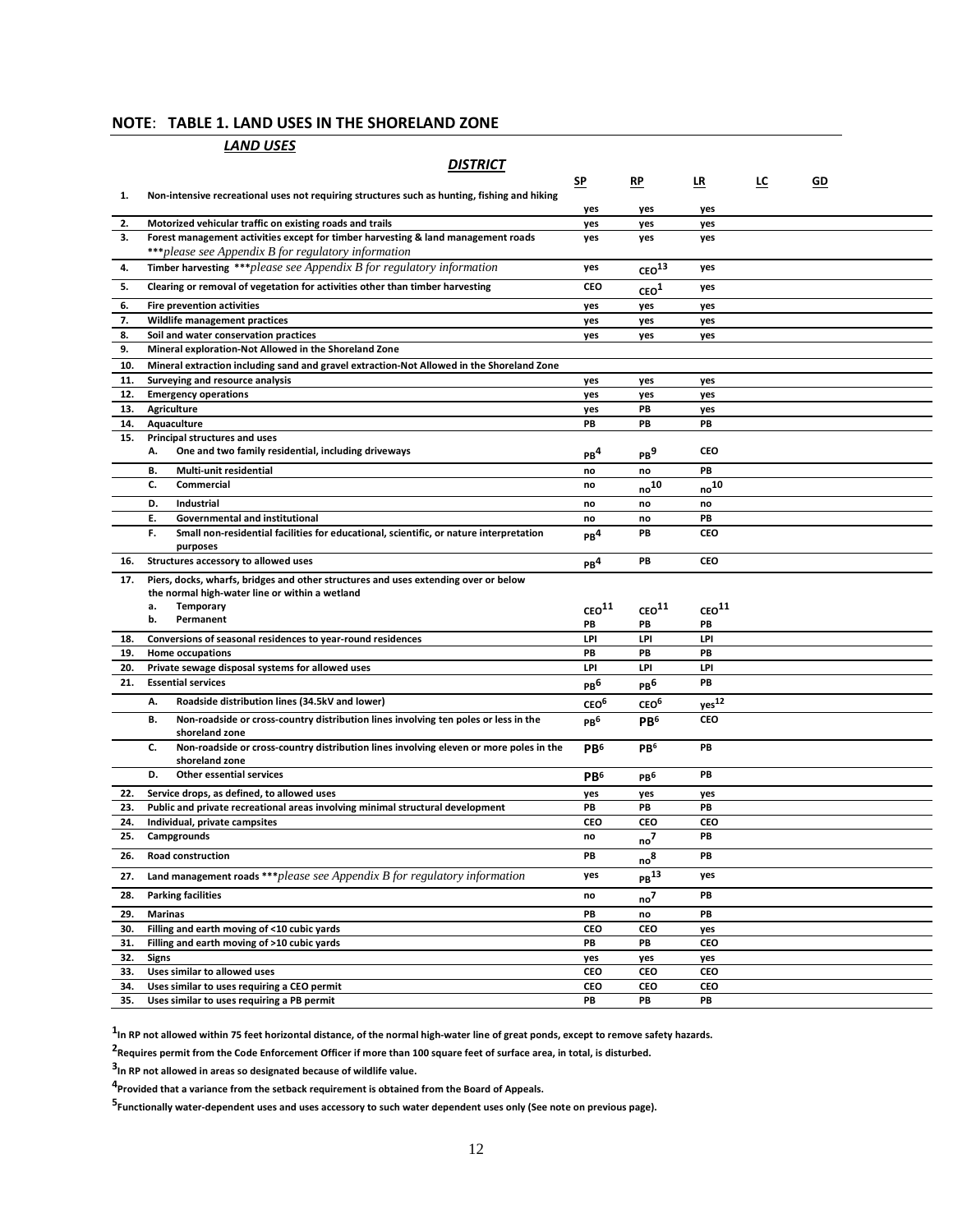**6 See further restrictions in Section 15( L) (2).** 

**7 Except when area is zoned for resource protection due to floodplain criteria in which case a permit is required from the PB.** 

**8Except as provided in Section 15(H)(4).** 

**9 Single family residential structures may be allowed by special exception only according to the provisions of Section 16(E), Special Exceptions. Two-family residential structures are prohibited.** 

**<sup>10</sup>Except for commercial uses otherwise listed in this Table, such as marinas and campgrounds that are allowed in the respective district.** 

**<sup>11</sup>Excluding bridges and other crossings not involving earthwork, in which case no permit is required.** 

**12Permit not required, but must file a written "notice of intent to construct" with** *CEO.* 

- **NOTE: Item 17, in its entirety, should be deleted from Table 1 if a municipality elects not to regulate "piers, docks, wharfs, bridges and other structures and uses extending over or below the normal high-water line or within a wetland".**
- **NOTE: A person performing any of the following activities shall require a permit from the Department of Environmental Protection, pursuant to 38 M.R.S.A. section 480-C, if the activity occurs in, on, over or adjacent to any freshwater or coastal wetland, great pond, river, stream or brook and operates in such a manner that material or soil may be washed into them:** 
	- **A. Dredging, bulldozing, removing or displacing soil, sand, vegetation or other materials;**
	- **B. Draining or otherwise dewatering;**
	- **C. Filling, including adding sand or other material to a sand dune; or**
	- **D. Any construction or alteration of any permanent structure.**
- **15. Land Use Standards.** All land use activities within the shoreland zone shall conform with the following provisions, if applicable.

#### **A. Minimum Lot Standards**

| (1) |     |                                                                                                                                                                                                                               | <b>Minimum Lot</b><br>Area (sq. ft.) | <b>Minimum</b><br><b>Shore</b><br>Frontage (ft.) |
|-----|-----|-------------------------------------------------------------------------------------------------------------------------------------------------------------------------------------------------------------------------------|--------------------------------------|--------------------------------------------------|
|     |     |                                                                                                                                                                                                                               |                                      |                                                  |
|     |     | (a) Residential per dwelling unit                                                                                                                                                                                             |                                      |                                                  |
|     | (i) | Within the Shoreland Zone<br>Adjacent to Non-Tidal Areas                                                                                                                                                                      |                                      |                                                  |
|     |     |                                                                                                                                                                                                                               | 40,000                               | 200                                              |
|     |     | (b) Governmental, Institutional, Commercial or Industrial per principal structure                                                                                                                                             |                                      |                                                  |
|     | (i) | Within the Shoreland Zone<br>Adjacent to Non-tidal Areas                                                                                                                                                                      | 60,000                               | 300                                              |
|     |     | (c) Public and Private Recreational Facilities                                                                                                                                                                                |                                      |                                                  |
|     | (i) | Within the Shoreland Zone Adjacent<br>to Tidal and Non-Tidal Areas                                                                                                                                                            | 40,000                               | 200                                              |
|     |     | . The contract of the contract of the contract of the contract of the contract of the contract of the contract of the contract of the contract of the contract of the contract of the contract of the contract of the contrac |                                      |                                                  |

(2) Land below the normal high-water line of a water body or upland edge of a wetland and land beneath roads serving more than two (2) lots shall not be included toward calculating minimum lot area.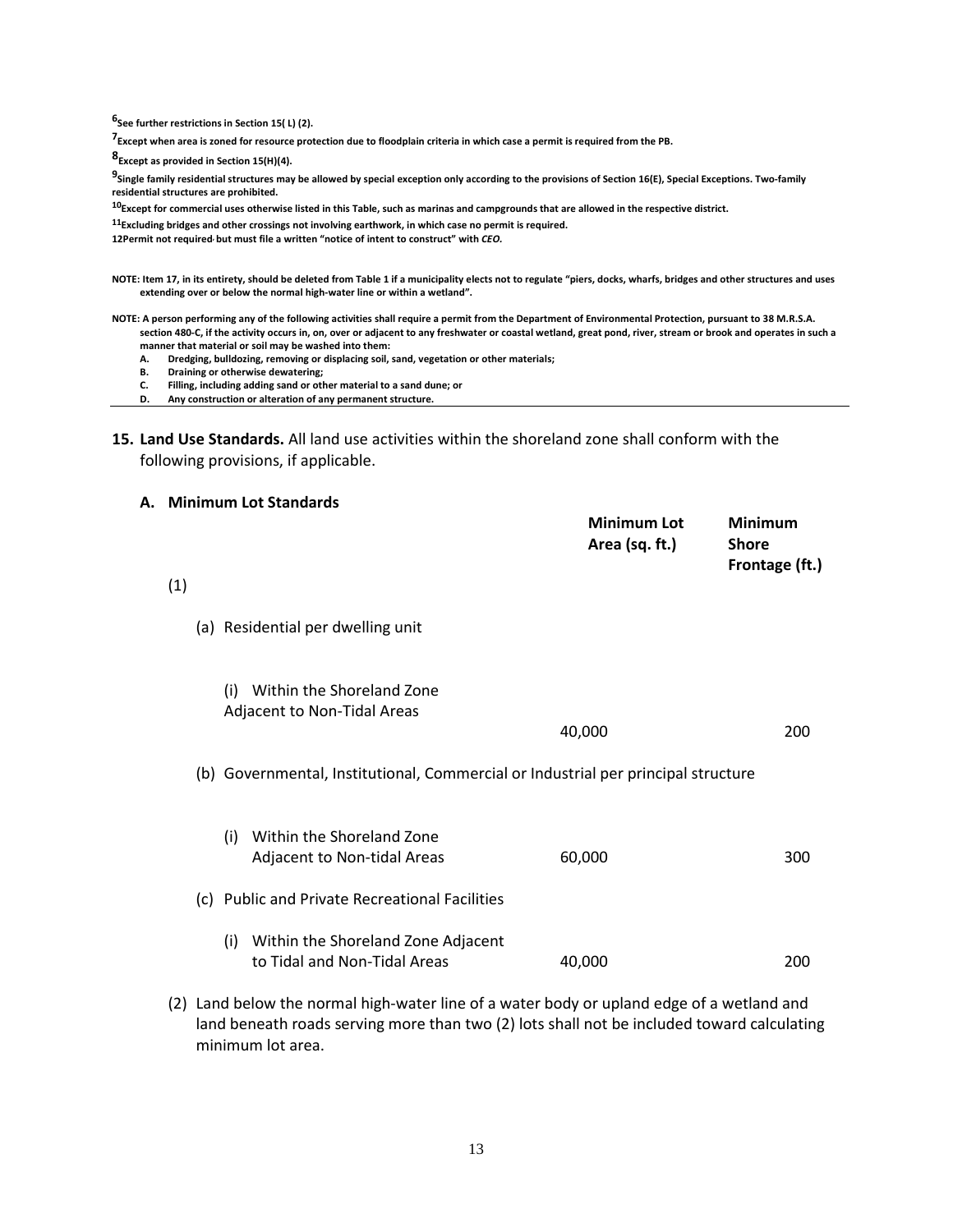- (3) Lots located on opposite sides of a public or private road shall be considered each a separate tract or parcel of land unless such road was established by the owner of land on both sides thereof after September 22, 1971.
- (4) The minimum width of any portion of any lot within one hundred (100) feet, horizontal distance, of the normal high-water line of a water body or upland edge of a wetland shall be equal to or greater than the shore frontage requirement for a lot with the proposed use.
- (5) If more than one residential dwelling unit, principal governmental, institutional, commercial or industrial structure or use, or combination thereof, is constructed or established on a single parcel, all dimensional requirements shall be met for each additional dwelling unit, principal structure, or use.

## **B. Principal and Accessory Structures**

- (1) All new principal and accessory structures shall be set back at least one hundred (100) feet, horizontal distance, from the normal high-water line of great ponds classified GPA and rivers that flow to great ponds classified GPA, and seventy-five (75) feet, horizontal distance, from the normal high-water line of other water bodies, tributary streams, or the upland edge of a wetland.. In the Resource Protection District the setback requirement shall be 250 feet, horizontal distance, except for structures, roads, parking spaces or other regulated objects specifically allowed in that district in which case the setback requirements specified above shall apply.
- **NOTE**: The *Natural Resources Protection Act*, 38 M.S.R.A. sections 480-A through 480-HH, requires the Department of Environmental Protection to designate areas of "significant wildlife habitat".

Permitting under the *Natural Resources Protection Act* for activities adjacent to significant wildlife habitat areas may require greater setbacks. Contact your local Department of Environmental Protection office to see if additional permitting is required.

### **In addition**:

- (a) The water body, tributary stream, or wetland setback provision shall neither apply to structures which require direct access to the water body or wetland as an operational necessity, such as piers, docks and retaining walls, nor to other functionally waterdependent uses.
- (b) All principal structures along Significant River Segments as listed in 38 M.R.S.A. section 437 (see Appendix A), shall be set back a minimum of one hundred and twenty-five (125) feet, horizontal distance, from the normal high-water line and shall be screened from the river by existing vegetation. This provision does not apply to structures related to hydropower facilities.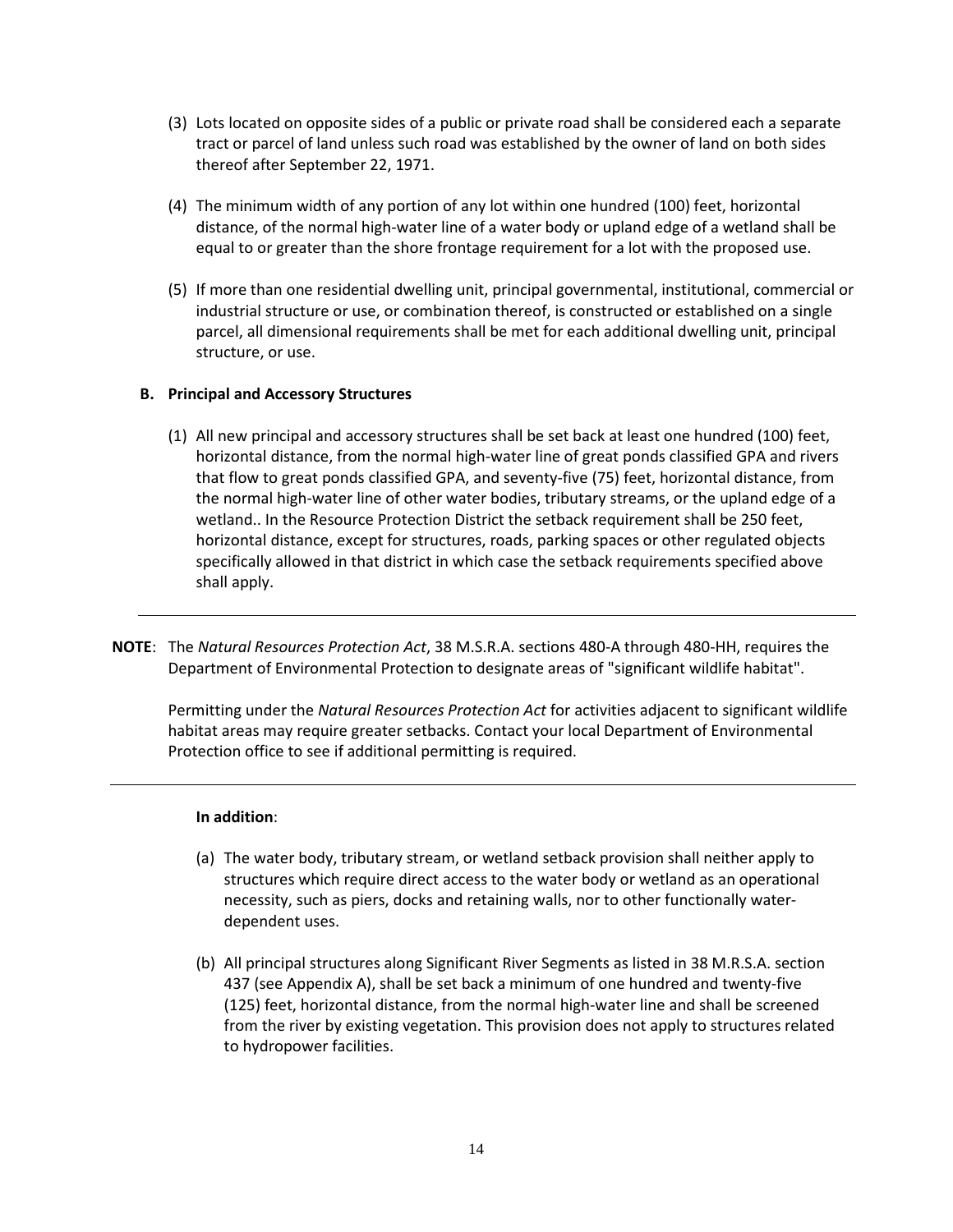- (c) On a non-conforming lot of record on which only a residential structure exists, and it is not possible to place an accessory structure meeting the required water body, tributary stream or wetland setbacks, the code enforcement officer may issue a permit to place a single accessory structure, with no utilities, for the storage of yard tools and similar equipment. Such accessory structure shall not exceed eighty (80) square feet in area nor eight (8) feet in height, and shall be located as far from the shoreline or tributary stream as practical and shall meet all other applicable standards, including lot coverage and vegetation clearing limitations. In no case shall the structure be located closer to the shoreline or tributary stream than the principal structure.
- **NOTE**: A tributary stream may be perennial or intermittent. Where a tributary stream is present within the shoreland zone, setback standards from that tributary stream are applicable.
	- (2) Principal or accessory structures and expansions of existing structures which are permitted in the Resource Protection, Limited Residential, and Stream Protection Districts, shall not exceed thirty-five (35) feet in height. This provision shall not apply to structures such as transmission towers, windmills, antennas, and similar structures having no floor area. Northfield may also exempt a cupola, dome, widow's walk, or other similar feature from the height limits in accordance with 38 M.R.S.A. Section 439-A(9).
	- (3) The lowest floor elevation or openings of all buildings and structures, including basements, shall be elevated at least one foot above the elevation of the 100 year flood, the flood of record, or in the absence of these, the flood as defined by soil types identified as recent flood-plain soils. In those municipalities that participate in the National Flood Insurance Program and have adopted the April 2005 version, or later version, of the Floodplain Management Ordinance, accessory structures may be placed in accordance with the standards of that ordinance and need not meet the elevation requirements of this paragraph.
	- (4) Non-vegetated surfaces shall not exceed a total of twenty (20) percent of the portion of the lot located within the shoreland zone. This limitation does not apply to public boat launching facilities regardless of the district in which the facility is located.

 For the purposes of calculating lot coverage, non-vegetated surfaces include, but are not limited to the following: structures, driveways, parking areas, and other areas from which vegetation has been removed. Naturally occurring ledge and rock outcroppings are not counted as nonvegetated surfaces when calculating lot coverage for lots of record on March 24, 1990 and in continuous existence since that date.

- (5) Retaining walls that are not necessary for erosion control shall meet the structure setback requirement, except for low retaining walls and associated fill provided all of the following conditions are met:
	- (a) The site has been previously altered and an effective vegetated buffer does not exist;
	- (b) The wall(s) is(are) at least 25 feet, horizontal distance, from the normal high-water line of a water body, tributary stream, or upland edge of a wetland;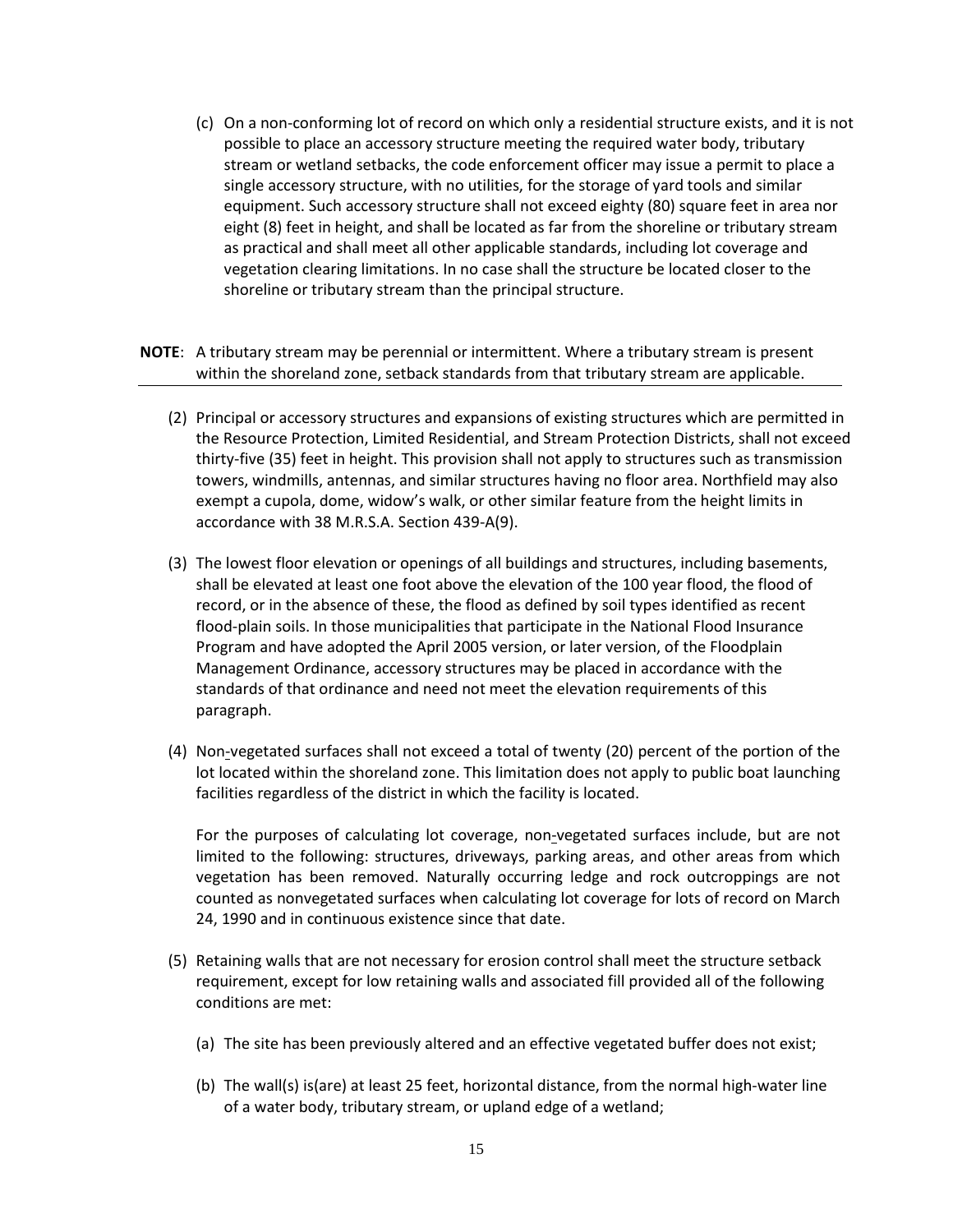- (c) The site where the retaining wall will be constructed is legally existing lawn or is a site eroding from lack of naturally occurring vegetation, and which cannot be stabilized with vegetative plantings;
- (d) The total height of the wall(s), in the aggregate, are no more than 24 inches;
- (e) Retaining walls are located outside of the 100-year floodplain on rivers, streams, coastal wetlands, and tributary streams, as designated on the Federal Emergency Management Agency's (FEMA) Flood Insurance Rate Maps or Flood Hazard Boundary Maps, or the flood of record, or in the absence of these, by soil types identified as recent flood plain soils.
- (f) The area behind the wall is revegetated with grass, shrubs, trees, or a combination thereof, and no further structural development will occur within the setback area, including patios and decks; and
- (g) A vegetated buffer area is established within 25 feet, horizontal distance, of the normal high-water line of a water body, tributary stream, or upland edge of a wetland when a natural buffer area does not exist. The buffer area must meet the following characteristics:
	- (i) The buffer must include shrubs and other woody and herbaceous vegetation. Where natural ground cover is lacking the area must be supplemented with leaf or bark mulch;
	- (ii) Vegetation plantings must be in quantities sufficient to retard erosion and provide for effective infiltration of stormwater runoff;
	- (iii) Only native species may be used to establish the buffer area;
	- (iv) A minimum buffer width of 15 feet, horizontal distance, is required, measured perpendicularly to the normal high-water line or upland edge of a wetland;
	- (v) A footpath not to exceed the standards in Section  $15(P)(2)(a)$ , may traverse the buffer;
- **NOTE**: If the wall and associated soil disturbance occurs within 75 feet, horizontal distance, of a water body, tributary stream or coastal wetland, a permit pursuant to the *Natural Resource Protection Act* is required from the Department of Environmental Protection.
- (6) Notwithstanding the requirements stated above, stairways or similar structures may be allowed with a permit from the Code Enforcement Officer, to provide shoreline access in areas of steep slopes or unstable soils provided: that the structure is limited to a maximum of four (4) feet in width; that the structure does not extend below or over the normal high-water line of a water body or upland edge of a wetland, (unless permitted by the Department of Environmental Protection pursuant to the *Natural Resources Protection Act*, 38 M.R.S.A. section 480-C); and that the applicant demonstrates that no reasonable access alternative exists on the property.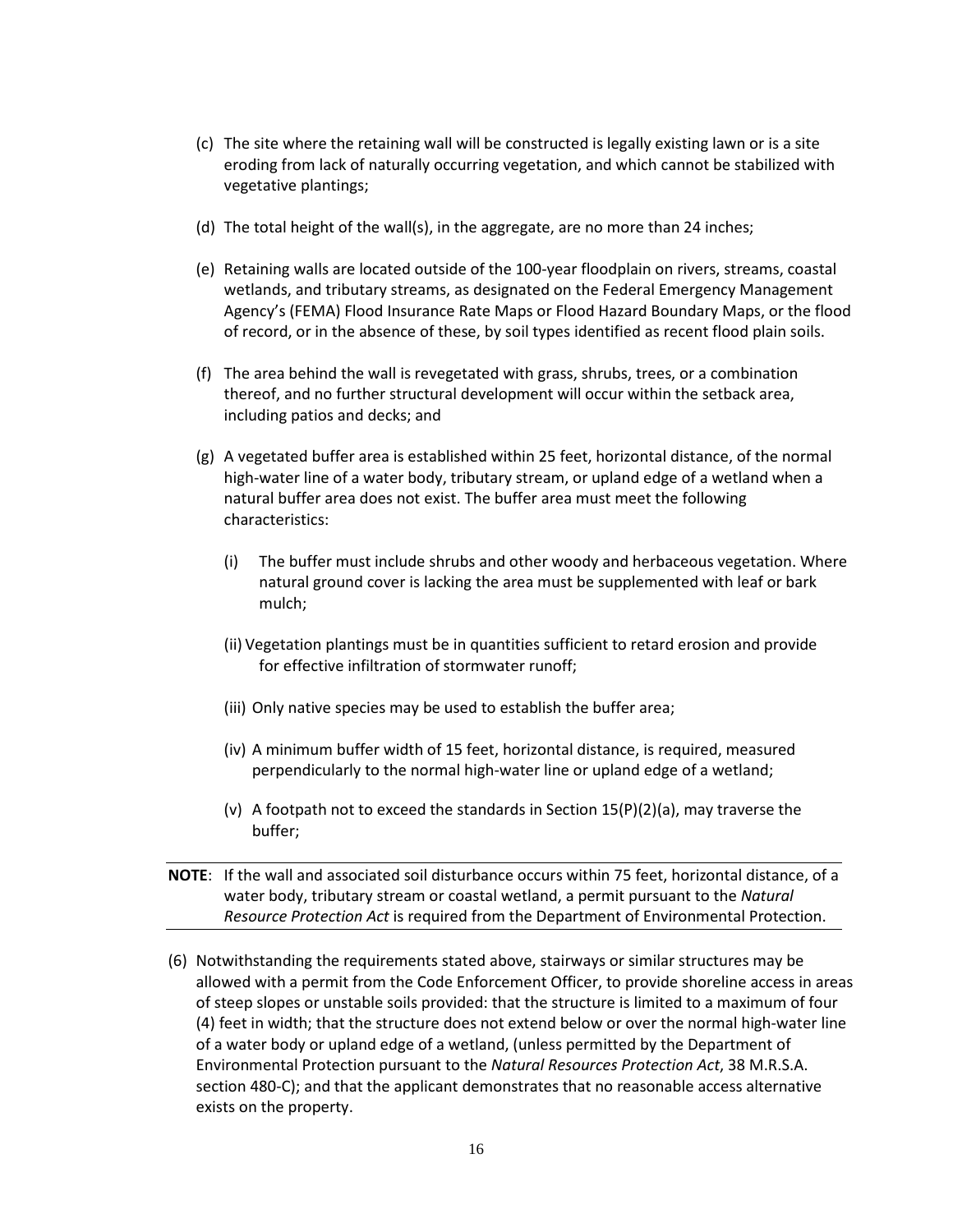**NOTE**: If a municipality elects not to regulate structures and uses extending over or below a water body or wetland, Section 15(C) should not be incorporated into the Ordinance.

# **C. Piers, Docks, Wharves, Bridges and Other Structures and Uses Extending Over or Below the High-Water Line of a Water Body or Within a Wetland, and Shoreline Stabilization**

- (1) No more than one pier, dock, wharf or similar structure extending or located below the normal high-water line of a water body or within a wetland is allowed on a single lot; except that when a single lot contains at least twice the minimum shore frontage as specified in Section 15(A), a second structure may be allowed and may remain as long as the lot is not further divided.
- (2) Access from shore shall be developed on soils appropriate for such use and constructed so as to control erosion.
- (3) The location shall not interfere with existing developed or natural beach areas.
- (4) The facility shall be located so as to minimize adverse effects on fisheries.
- (5) The facility shall be no larger in dimension than necessary to carry on the activity and be consistent with the surrounding character and uses of the area. A temporary pier, dock or wharf in non-tidal waters shall not be wider than six feet for non-commercial uses.
- (6) No new structure shall be built on, over or abutting a pier, wharf, dock or other structure extending beyond the normal high-water line of a water body or within a wetland unless the structure requires direct access to the water body or wetland as an operational necessity.

**NOTE**: A structure constructed on a float or floats is prohibited unless it is designed to function as, and is registered with the Maine Department of Inland Fisheries and Wildlife as a watercraft.

- (7) New permanent piers and docks on non-tidal waters shall not be permitted unless it is clearly demonstrated to the Planning Board that a temporary pier or dock is not feasible, and a permit has been obtained from the Department of Environmental Protection, pursuant to the *Natural Resources Protection Act*.
- (8) No existing structures built on, over or abutting a pier, dock, wharf or other structure extending beyond the normal high-water line of a water body or within a wetland shall be converted to residential dwelling units in any district.
- (9) Structures built on, over or abutting a pier, wharf, dock or other structure extending beyond the normal high-water line of a water body or within a wetland shall not exceed twenty (20) feet in height above the pier, wharf, dock or other structure.
- (10) Vegetation may be removed in excess of the standards in Section 15(P) of this ordinance in order to conduct shoreline stabilization of an eroding shoreline, provided that a permit is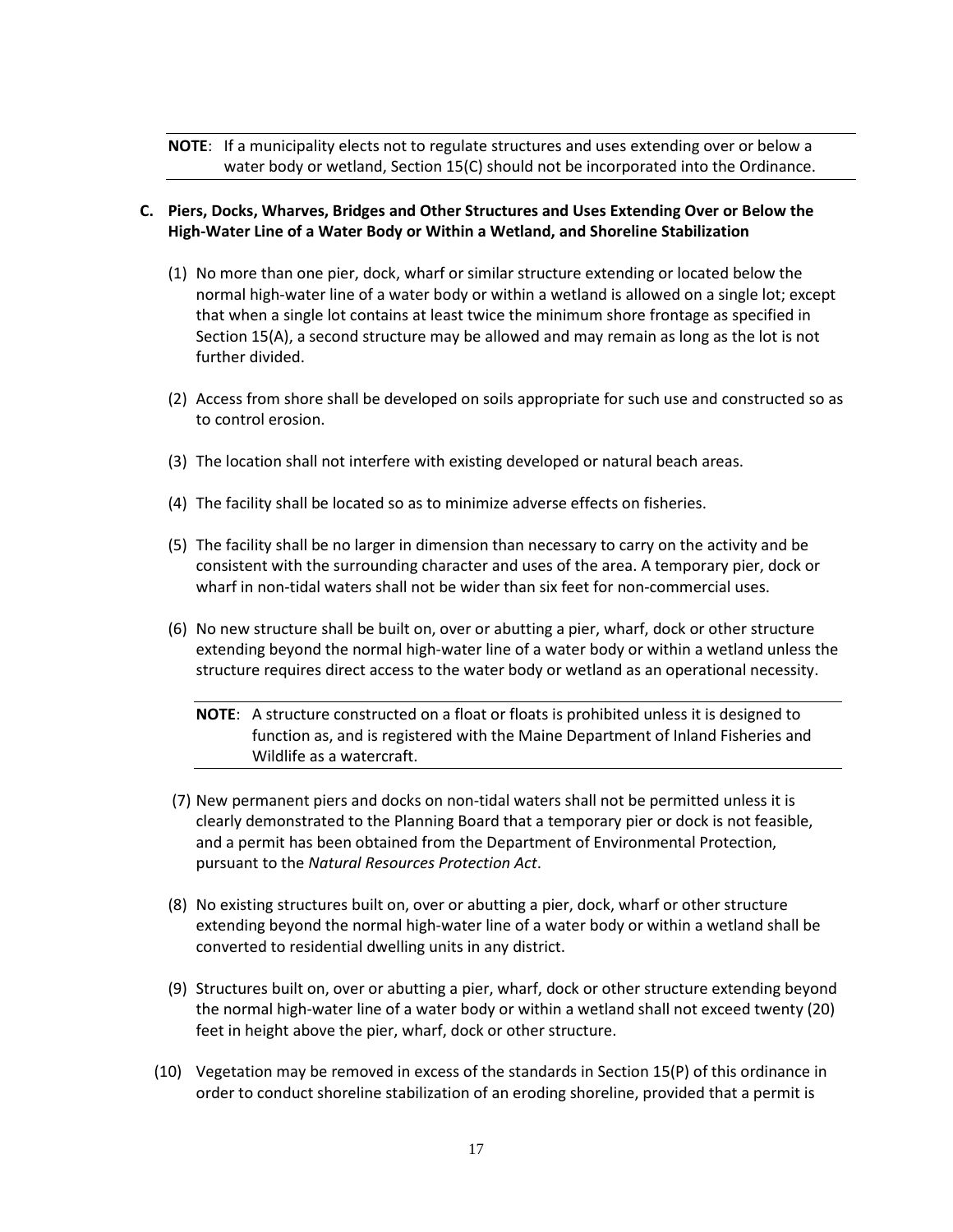obtained from the Planning Board. Construction equipment must access the shoreline by barge when feasible as determined by the Planning Board.

- (a) When necessary, the removal of trees and other vegetation to allow for construction equipment access to the stabilization site via land must be limited to no more than 12 feet in width. When the stabilization project is complete the construction equipment accessway must be restored.
- (b) Revegetation must occur in accordance with Section 15(S).

**NOTE**: A permit pursuant to the *Natural Resource Protection Act* is required from the Department of Environmental Protection for Shoreline Stabilization activities.

- **D. Campgrounds.** Campgrounds shall conform to the minimum requirements imposed under State licensing procedures and the following:
	- (1) Campgrounds shall contain a minimum of five thousand (5,000) square feet of land, not including roads and driveways, for each site. Land supporting wetland vegetation, and land below the normal high-water line of a water body shall not be included in calculating land area per site.
	- (2) The areas intended for placement of a recreational vehicle, tent or shelter, and utility and service buildings shall be set back a minimum of one hundred (100) feet, horizontal distance, from the normal high-water line of a great pond classified GPA or a river flowing to a great pond classified GPA, and seventy-five (75) feet, horizontal distance, from the normal high-water line of other water bodies, tributary streams, or the upland edge of a wetland.
- **E. Individual Private Campsites.** Individual private campsites not associated with campgrounds are allowed provided the following conditions are met:
	- (1) One campsite per lot existing on the effective date of this Ordinance, or thirty thousand (30,000) square feet of lot area within the shoreland zone, whichever is less, may be permitted.
	- (2) When an individual private campsite is proposed on a lot that contains another principal use and/or structure, the lot must contain the minimum lot dimensional requirements for the principal structure and/or use, and the individual private campsite separately.
	- (3) Campsite placement on any lot, including the area intended for a recreational vehicle or tent platform, shall be set back one hundred (100) feet, horizontal distance, from the normal high-water line of a great pond classified GPA or river flowing to a great pond classified GPA, and seventy-five (75) feet, horizontal distance, from the normal high-water line of other water bodies, tributary streams, or the upland edge of a wetland.
	- (4) Only one recreational vehicle shall be allowed on a campsite. The recreational vehicle shall not be located on any type of permanent foundation except for a gravel pad, and no structure except a canopy shall be attached to the recreational vehicle.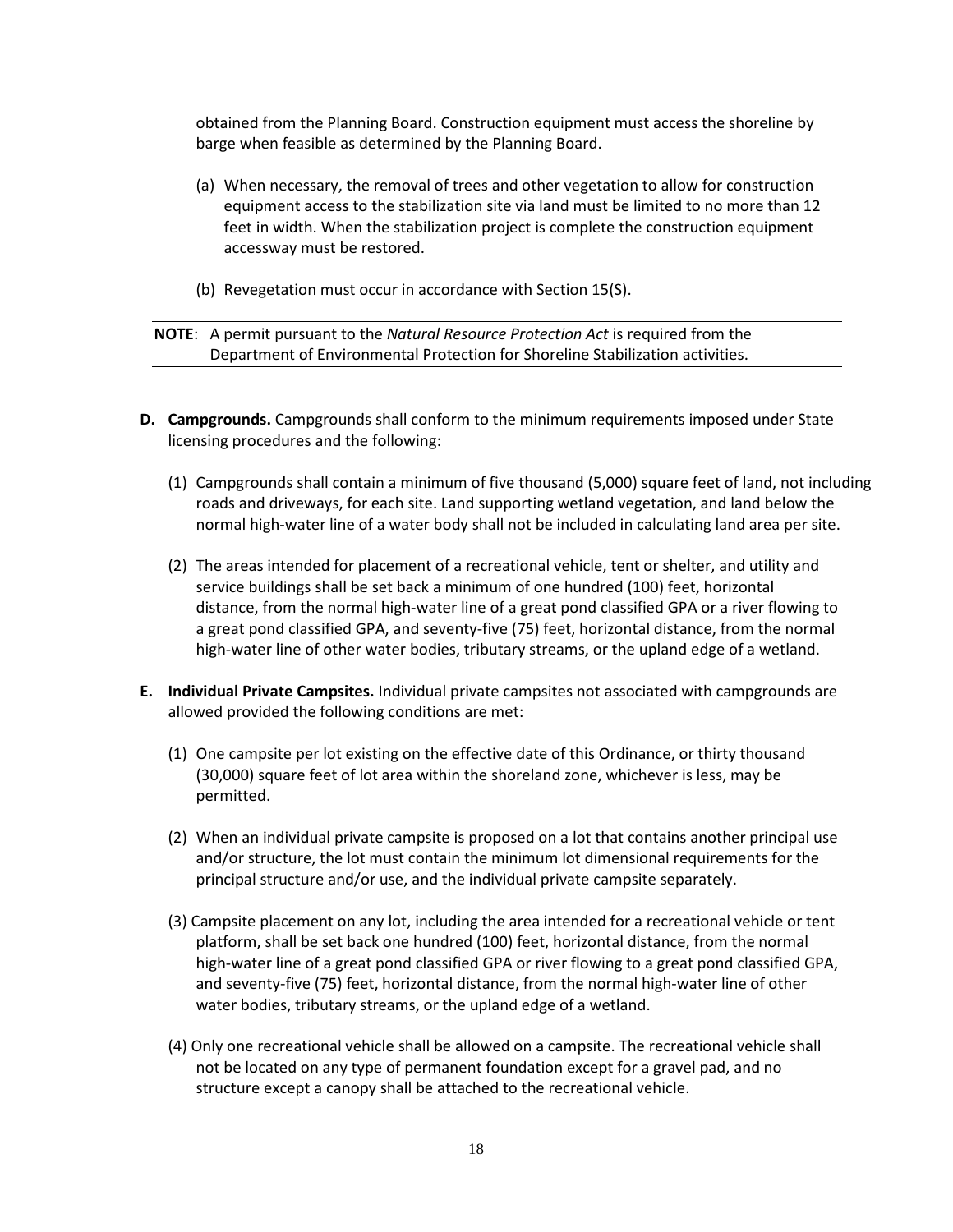- (5) The clearing of vegetation for the siting of the recreational vehicle, tent or similar shelter in a Resource Protection District shall be limited to one thousand (1000) square feet.
- (6) A written sewage disposal plan describing the proposed method and location of sewage disposal shall be required for each campsite and shall be approved by the Local Plumbing Inspector. Where disposal is off-site, written authorization from the receiving facility or land owner is required.
- (7) When a recreational vehicle, tent or similar shelter is placed on-site for more than one hundred and twenty (120) days per year, all requirements for residential structures shall be met, including the installation of a subsurface sewage disposal system in compliance with the State of Maine Subsurface Wastewater Disposal Rules unless served by public sewage facilities.
- **F. Commercial and Industrial Uses.** The following new commercial and industrial uses are prohibited within the shoreland zone adjacent to great ponds classified GPA, and rivers and streams which flow to great ponds classified GPA:
	- (1) Auto washing facilities
	- (2) Auto or other vehicle service and/or repair operations, including body shops
	- (3) Chemical and bacteriological laboratories
	- (4) Storage of chemicals, including herbicides, pesticides or fertilizers, other than amounts normally associated with individual households or farms
	- **NOTE**: 22 M.R.S.A. section 1471-U requires municipal ordinances that apply to pesticide storage, distribution or use be filed with the Maine Board of Pesticides Control, 28 State House Station, Augusta, ME 04333. If a municipality's ordinance is more inclusive or restrictive than these Guidelines, as it pertains to pesticides, a copy of the ordinance must be filed with the Board of Pesticides Control.
	- (5) Commercial painting, wood preserving, and furniture stripping
	- (6) Dry cleaning establishments
	- (7) Electronic circuit assembly
	- (8) Laundromats, unless connected to a sanitary sewer
	- (9) Metal plating, finishing, or polishing
	- (10) Petroleum or petroleum product storage and/or sale except storage on same property as use occurs and except for storage and sales associated with marinas
	- (11) Photographic processing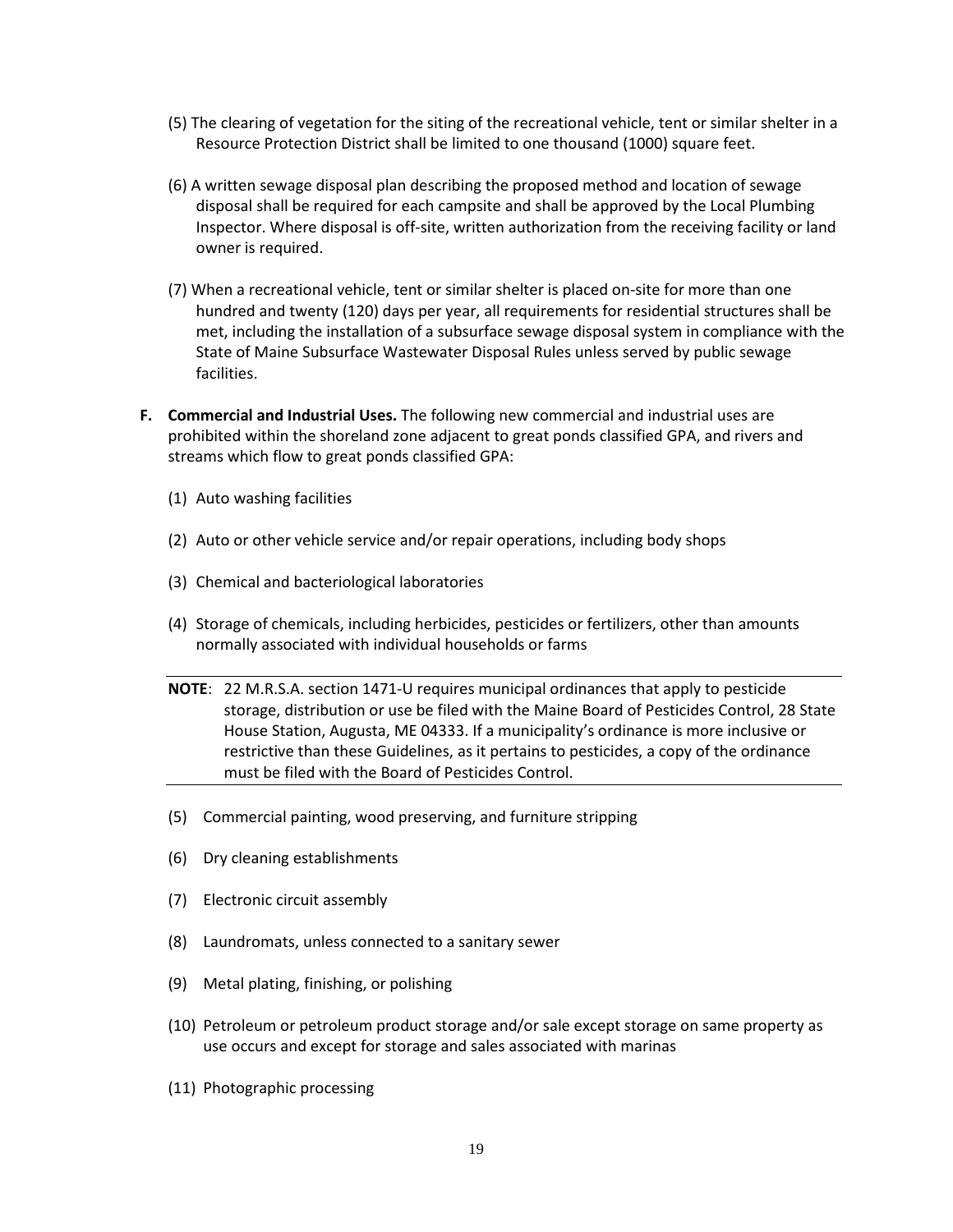## (12) Printing

## **G. Parking Areas**

- (1)Parking areas shall meet the shoreline and tributary stream setback requirements for structures for the district in which such areas are located. The setback requirement for parking areas serving public boat launching facilities in Districts shall be no less than fifty (50) feet, horizontal distance, from the shoreline or tributary stream if the Planning Board finds that no other reasonable alternative exists further from the shoreline or tributary stream.
- (2) Parking areas shall be adequately sized for the proposed use and shall be designed to prevent stormwater runoff from flowing directly into a water body, tributary stream or wetland and where feasible, to retain all runoff on-site.
- (3) In determining the appropriate size of proposed parking facilities, the following shall apply:
	- (a) Typical parking space: Approximately ten (10) feet wide and twenty (20) feet long, except that parking spaces for a vehicle and boat trailer shall be forty (40) feet long.
	- (b) Internal travel aisles: Approximately twenty (20) feet wide.
- **H. Roads and Driveways.** The following standards shall apply to the construction of roads and/or driveways and drainage systems, culverts and other related features.
	- (1) Roads and driveways shall be set back at least one-hundred (100) feet, horizontal distance, from the normal high-water line of a great pond classified GPA or a river that flows to a great pond classified GPA, and seventy-five (75) feet, horizontal distance from the normal high-water line of other water bodies, tributary streams, or the upland edge of a wetland unless no reasonable alternative exists as determined by the Planning Board. If no other reasonable alternative exists, the road and/or driveway setback requirement shall be no less than fifty (50) feet, horizontal distance, upon clear showing by the applicant that appropriate techniques will be used to prevent sedimentation of the water body, tributary stream, or wetland. Such techniques may include, but are not limited to, the installation of settling basins, and/or the effective use of additional ditch relief culverts and turnouts placed so as to avoid sedimentation of the water body, tributary stream, or wetland.

 On slopes of greater than twenty (20) percent the road and/or driveway setback shall be increased by ten (10) feet, horizontal distance, for each five (5) percent increase in slope above twenty (20) percent.

 Section 15 (H)(1) does not apply to approaches to water crossings or to roads or driveways that provide access to permitted structures and facilities located nearer to the shoreline or tributary stream due to an operational necessity, excluding temporary docks for recreational uses. Roads and driveways providing access to permitted structures within the setback area shall comply fully with the requirements of Section 15(H)(1) except for that portion of the road or driveway necessary for direct access to the structure.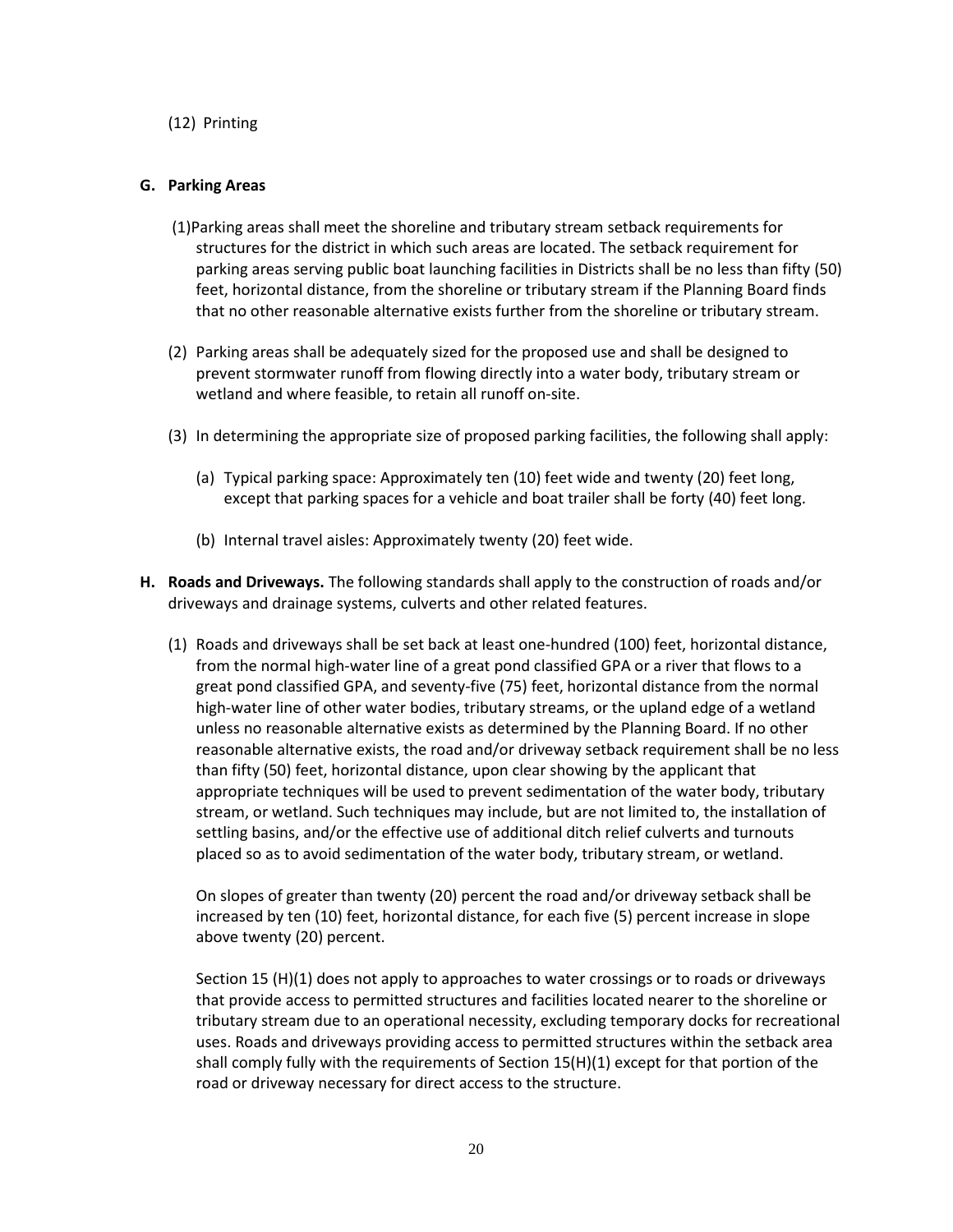- (2) Existing public roads may be expanded within the legal road right of way regardless of their setback from a water body, tributary stream or wetland.
- (3) New permanent roads are not allowed within the shoreland zone along Significant River Segments except:
	- (a) To provide access to structures or facilities within the zone; or
	- (b) When the applicant demonstrates that no reasonable alternative route exists outside the shoreland zone. When roads must be located within the shoreland zone they shall be set back as far as practicable from the normal high-water line and screened from the river by existing vegetation.
- (4) New roads and driveways are prohibited in a Resource Protection District except that the Planning Board may grant a permit to construct a road or driveway to provide access to permitted uses within the district. A road or driveway may also be approved by the Planning Board in a Resource Protection District, upon a finding that no reasonable alternative route or location is available outside the district. When a road or driveway is permitted in a Resource Protection District the road and/or driveway shall be set back as far as practicable from the normal high-water line of a water body, tributary stream, or upland edge of a wetland.
- (5) Road and driveway banks shall be no steeper than a slope of two (2) horizontal to one (1) vertical, and shall be graded and stabilized in accordance with the provisions for erosion and sedimentation control contained in Section 15(T).
- (6) Road and driveway grades shall be no greater than ten (10) percent except for segments of less than two hundred (200) feet.
- (7) In order to prevent road and driveway surface drainage from directly entering water bodies, tributary streams or wetlands, roads and driveways shall be designed, constructed, and maintained to empty onto an unscarified buffer strip at least (50) feet plus two times the average slope, in width between the outflow point of the ditch or culvert and the normal high-water line of a water body, tributary stream, or upland edge of a wetland. Surface drainage which is directed to an unscarified buffer strip shall be diffused or spread out to promote infiltration of the runoff and to minimize channelized flow of the drainage through the buffer strip.
- (8) Ditch relief (cross drainage) culverts, drainage dips and water turnouts shall be installed in a manner effective in directing drainage onto unscarified buffer strips before the flow gains sufficient volume or head to erode the road, driveway, or ditch. To accomplish this, the following shall apply:
	- (a) Ditch relief culverts, drainage dips and associated water turnouts shall be spaced along the road, or driveway at intervals no greater than indicated in the following table:

| Grade     | <b>Spacing</b> |
|-----------|----------------|
| (Percent) | (Feet)         |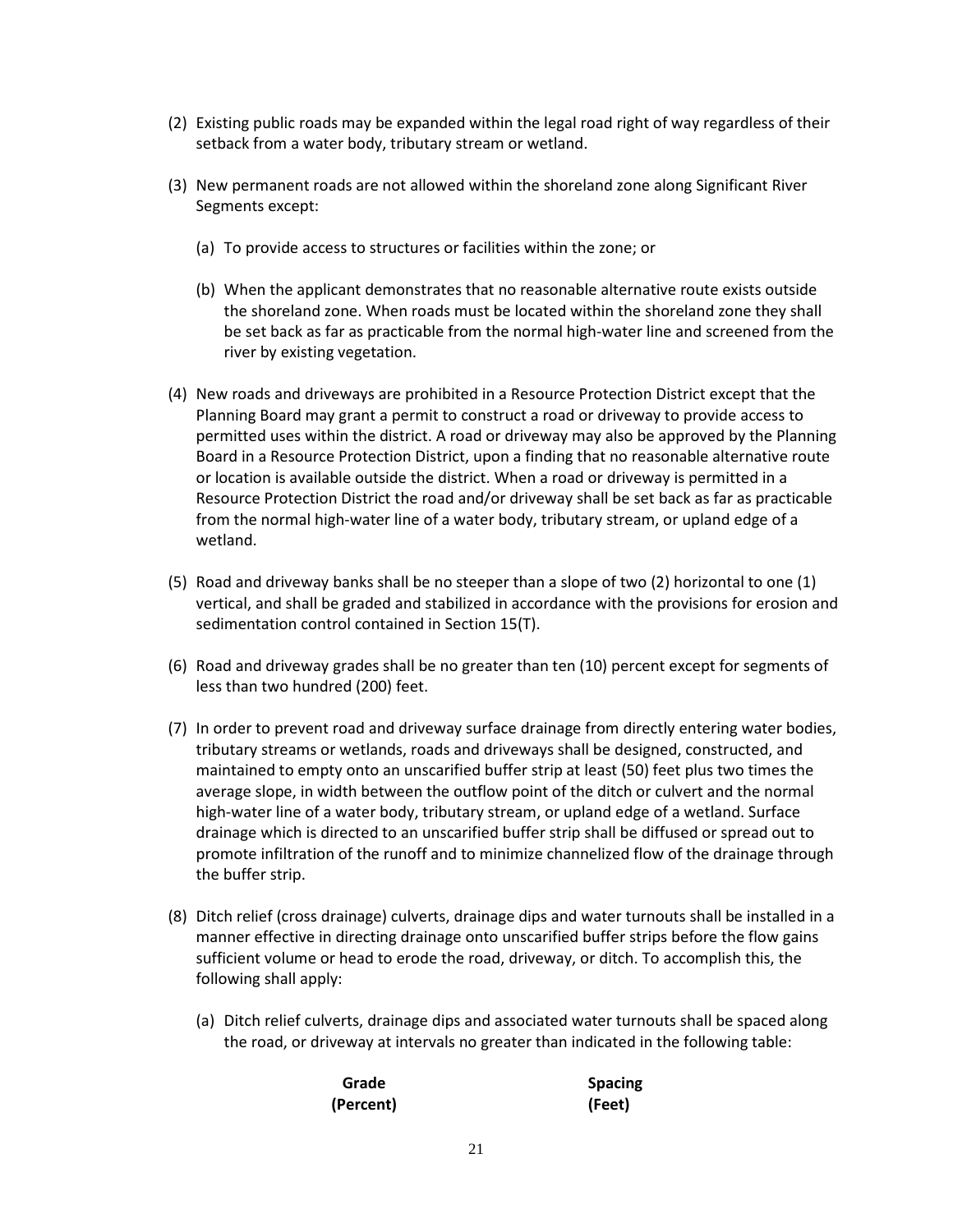| $0 - 2$   | 250     |
|-----------|---------|
| $3 - 5$   | 200-135 |
| $6 - 10$  | 100-80  |
| $11 - 15$ | 80-60   |
| $16 - 20$ | 60-45   |
| $21 +$    | 40      |

- (b) Drainage dips may be used in place of ditch relief culverts only where the grade is ten (10) percent or less.
- (c) On sections having slopes greater than ten (10) percent, ditch relief culverts shall be placed at approximately a thirty (30) degree angle downslope from a line perpendicular to the centerline of the road or driveway.
- (d) Ditch relief culverts shall be sufficiently sized and properly installed in order to allow for effective functioning, and their inlet and outlet ends shall be stabilized with appropriate materials.
- (9) Ditches, culverts, bridges, dips, water turnouts and other storm water runoff control installations associated with roads and driveways shall be maintained on a regular basis to assure effective functioning.
- **I. Signs.** The following provisions shall govern the use of signs in the Resource Protection, Stream Protection and Limited Residential Districts:
	- (1) Signs relating to goods and services sold on the premises shall be allowed, provided that such signs shall not exceed six (6) square feet in area and shall not exceed two (2) signs per premises. Signs relating to goods or services not sold or rendered on the premises shall be prohibited.
	- (2) Name signs are allowed, provided such signs shall not exceed two (2) signs per premises, and shall not exceed twelve (12) square feet in the aggregate.
	- (3) Residential users may display a single sign not over three (3) square feet in area relating to the sale, rental, or lease of the premises.
	- (4) Signs relating to trespassing and hunting shall be allowed without restriction as to number provided that no such sign shall exceed two (2) square feet in area.
	- (5) Signs relating to public safety shall be allowed without restriction.
	- (6) No sign shall extend higher than twenty (20) feet above the ground.
	- (7) Signs may be illuminated only by shielded, non-flashing lights.

#### **J. Storm Water Runoff**

(1) All new construction and development shall be designed to minimize storm water runoff from the site in excess of the natural predevelopment conditions. Where possible, existing natural runoff control features, such as berms, swales, terraces and wooded areas, shall be retained in order to reduce runoff and encourage infiltration of stormwaters.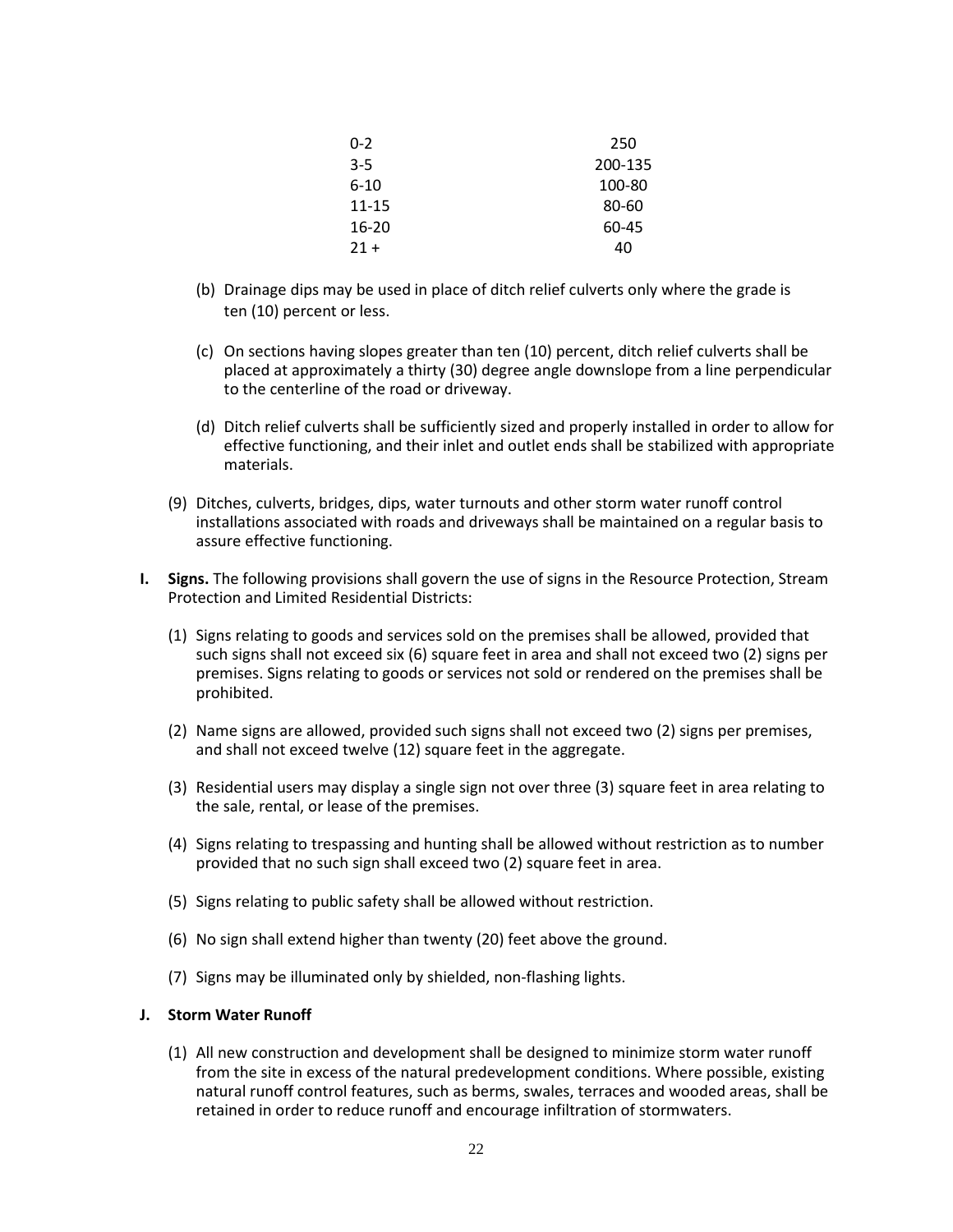- (2) Storm water runoff control systems shall be maintained as necessary to ensure proper functioning.
- **NOTE**: The *Stormwater Management Law* (38 M.R.S.A. section 420-D) requires a full permit to be obtained from the DEP prior to construction of a project consisting of 20,000 square feet or more of impervious area or 5 acres or more of a developed area in an urban impaired stream watershed or most-at-risk lake watershed, or a project with 1 acre or more of developed area in any other stream, coastal or wetland watershed. A permitby-rule is necessary for a project with one acre or more of disturbed area but less than 1 acre impervious area (20,000 square feet for most-at-risk lakes and urban impaired streams) and less than 5 acres of developed area. Furthermore, a Maine Construction General Permit is required if the construction will result in one acre or more of disturbed area.

### **K. Septic Waste Disposal**

- (1) All subsurface sewage disposal systems shall be installed in conformance with the State of Maine Subsurface Wastewater Disposal Rules, and the following: a) clearing or removal of woody vegetation necessary to site a new system and any associated fill extensions, shall not extend closer than seventy-five (75) feet, horizontal distance, from the normal highwater line of a water body or the upland edge of a wetland and b) a holding tank is not allowed for a first-time residential use in the shoreland zone.
- **NOTE**: The Maine Subsurface Wastewater Disposal Rules require new systems, excluding fill extensions, to be constructed no less than one hundred (100) horizontal feet from the normal high-water line of a perennial water body. The minimum setback distance for a new subsurface disposal system may not be reduced by variance.

#### **L. Essential Services**

- (1) Where feasible, the installation of essential services shall be limited to existing public ways and existing service corridors.
- (2) The installation of essential services, other than road-side distribution lines, is not allowed in a Resource Protection or Stream Protection District, except to provide services to a permitted use within said district, or except where the applicant demonstrates that no reasonable alternative exists. Where allowed, such structures and facilities shall be located so as to minimize any adverse impacts on surrounding uses and resources, including visual impacts.
- (3) Damaged or destroyed public utility transmission and distribution lines, towers and related equipment may be replaced or reconstructed without a permit.

#### **M. Mineral Exploration and Extraction. Not Allowed in the Shoreland Zone in the Town of Northfield.**

### **N. Agriculture**

(1) All spreading of manure shall be accomplished in conformance with the *Manure Utilization Guidelines* published by the former Maine Department of Agriculture on November 1, 2001, and the *Nutrient Management Law* (7 M.R.S.A. sections 4201-4209).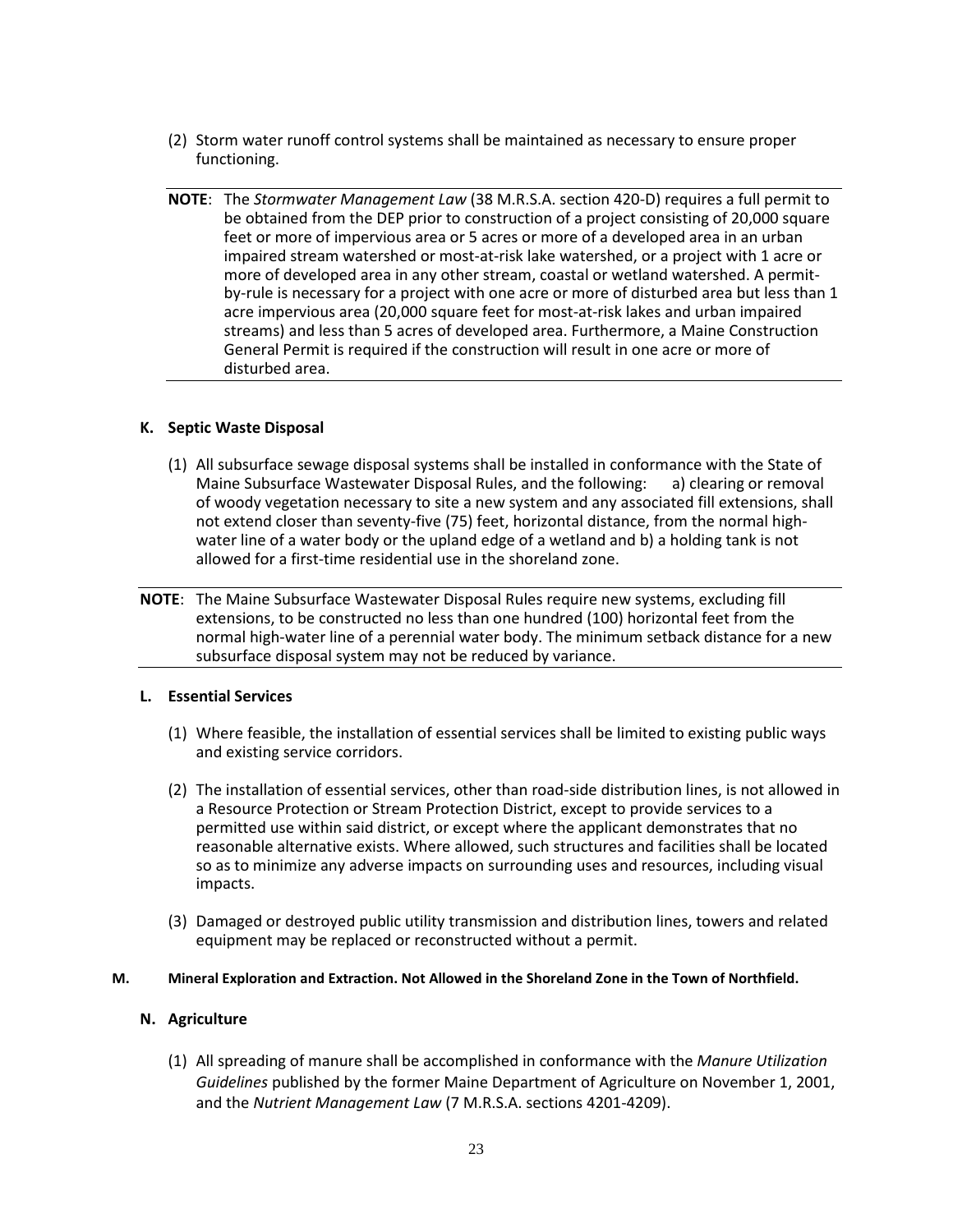- (2) Manure shall not be stored or stockpiled within one hundred (100) feet, horizontal distance, of a great pond classified GPA or a river flowing to a great pond classified GPA, or within seventy-five (75) feet horizontal distance, of other water bodies, tributary streams, or wetlands. All manure storage areas within the shoreland zone must be constructed or modified such that the facility produces no discharge of effluent or contaminated storm water.
- (3) Agricultural activities involving tillage of soil greater than forty thousand (40,000) square feet in surface area, within the shoreland zone shall require a Conservation Plan to be filed with the Planning Board. Non-conformance with the provisions of said plan shall be considered to be a violation of this Ordinance.

# **NOTE**: Assistance in preparing a Conservation Plan may be available through the local Soil and Water Conservation District office.

- (4) There shall be no new tilling of soil within one-hundred (100) feet, horizontal distance, of the normal high-water line of a great pond classified GPA; within seventy-five (75) feet, horizontal distance, from other water bodies and coastal wetlands; nor within twenty-five (25) feet, horizontal distance, of tributary streams and freshwater wetlands. Operations in existence on the effective date of this ordinance and not in conformance with this provision may be maintained.
- (5) Newly established livestock grazing areas shall not be permitted within one hundred (100) feet, horizontal distance, of the normal high-water line of a great pond classified GPA; within seventy-five (75) feet, horizontal distance, of other water bodies, nor; within twenty-five (25) feet, horizontal distance, of tributary streams and freshwater wetlands. Livestock grazing associated with ongoing farm activities, and which are not in conformance with the above setback provisions may continue, provided that such grazing is conducted in accordance with a Conservation Plan that has been filed with the planning board.
- **NOTE**: 7 M.R.S.A. section 155 requires a municipality to provide the Commissioner of Agriculture, Conservation and Forestry with a copy of any proposed ordinance that impacts farm operations. The law further requires the Commissioner to review the proposed ordinance and advise the municipality if the proposed ordinance would restrict or prohibit the use of best management practices. A copy of a shoreland zoning ordinance that regulates no more restrictively than contained in these Guidelines need not be provided to the Commissioner of Agriculture, Food and Rural Resources.

# **O.. Timber Harvesting – Statewide Standards Option 2 – please see Appendix B for regulatory information.**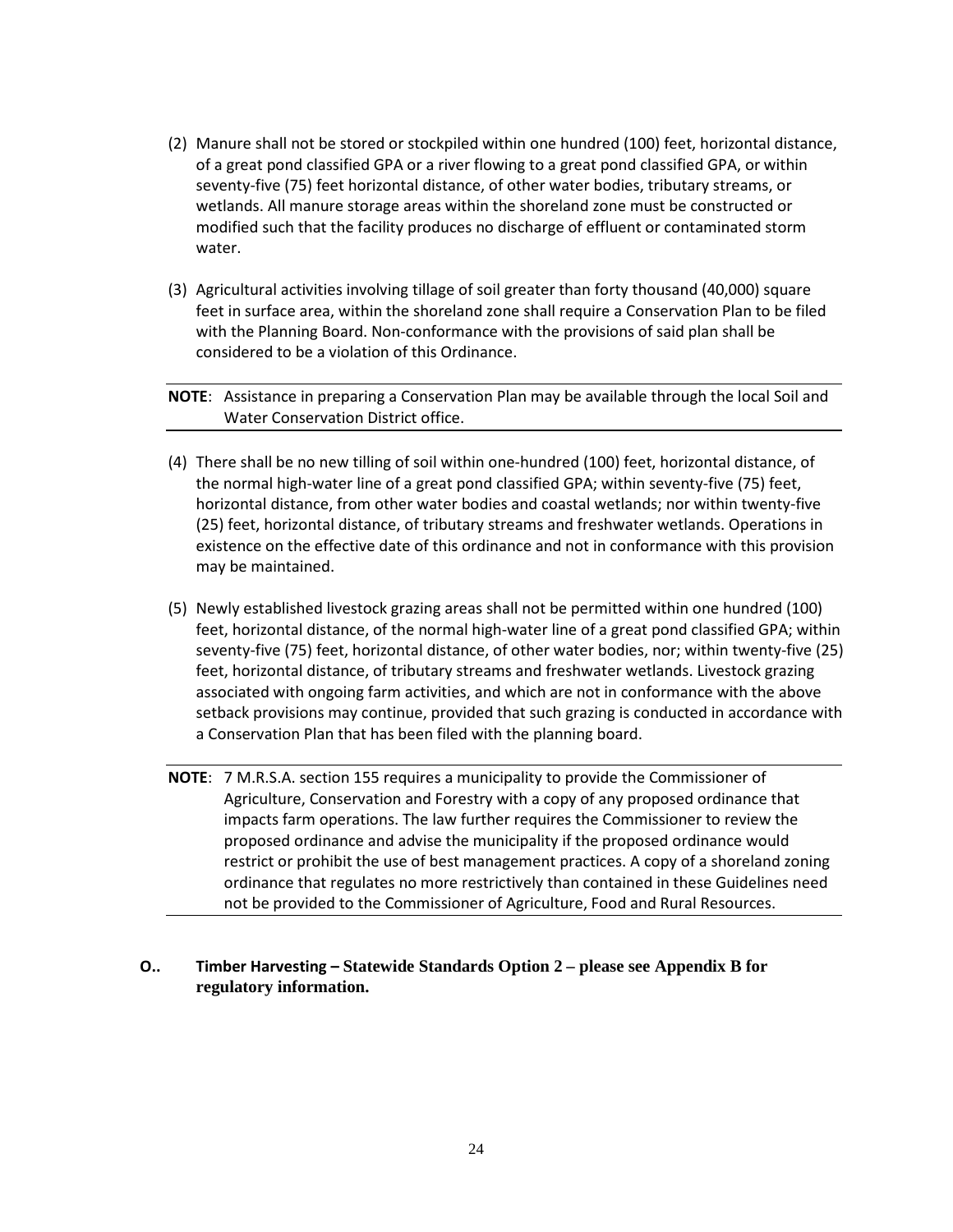### **P. Clearing or Removal of Vegetation for Activities Other Than Timber Harvesting**

(1) In a Resource Protection District abutting a great pond, there shall be no cutting of vegetation within the strip of land extending 75 feet, horizontal distance, inland from the normal high-water line, except to remove hazard trees as described in section Q.

 Elsewhere, in any Resource Protection District the cutting or removal of vegetation shall be limited to that which is necessary for uses expressly authorized in that district.

- (2) Except in areas as described in Section P(1), above, within a strip of land extending onehundred (100) feet, horizontal distance, inland from the normal high-water line of a great pond classified GPA or a river flowing to a great pond classified GPA, or within a strip extending seventy-five (75) feet, horizontal distance, from any other water body, tributary stream, or the upland edge of a wetland, a buffer strip of vegetation shall be preserved as follows:
	- (a) There shall be no cleared opening greater than 250 square feet in the forest canopy (or other existing woody vegetation if a forested canopy is not present) as measured from the outer limits of the tree or shrub crown. However, a single footpath not to exceed six (6) feet in width as measured between tree trunks and/or shrub stems is allowed for accessing the shoreline provided that a cleared line of sight to the water through the buffer strip is not created.
	- (b) Selective cutting of trees within the buffer strip is allowed provided that a well-distributed stand of trees and other natural vegetation is maintained. For the purposes of Section 15(P)(2)(b) a "well-distributed stand of trees" adjacent to a great pond classified GPA or a river or stream flowing to a great pond classified GPA, shall be defined as maintaining a rating score of 24 or more in each 25-foot by 50-foot rectangular (1250 square feet) area as determined by the following rating system.

| <b>Diameter of Tree at 4-1/2 feet Above</b> |               | <b>Points</b> |  |
|---------------------------------------------|---------------|---------------|--|
| <b>Ground Level (inches)</b>                |               |               |  |
| $2 - 4$ in.                                 |               |               |  |
| $4 - < 8$ in.                               | $\mathcal{D}$ |               |  |
| $8 - 12$ in.                                | 4             |               |  |
| 12 in. or greater                           |               |               |  |

 Adjacent to other water bodies, tributary streams, and wetlands, a "well-distributed stand of trees" is defined as maintaining a minimum rating score of 16 per 25-foot by 50-foot rectangular area.

$$
(4x1)+(2x2) + (3x4) + (2x8) = 36 \text{ points}
$$

**NOTE:** As an example, adjacent to a great pond, if a 25-foot x 50-foot plot contains four (4) trees between 2 and 4 inches in diameter, two trees between 4 and 8 inches in diameter, three trees between 8 and 12 inches in diameter, and two trees over 12 inches in diameter, the rating score is: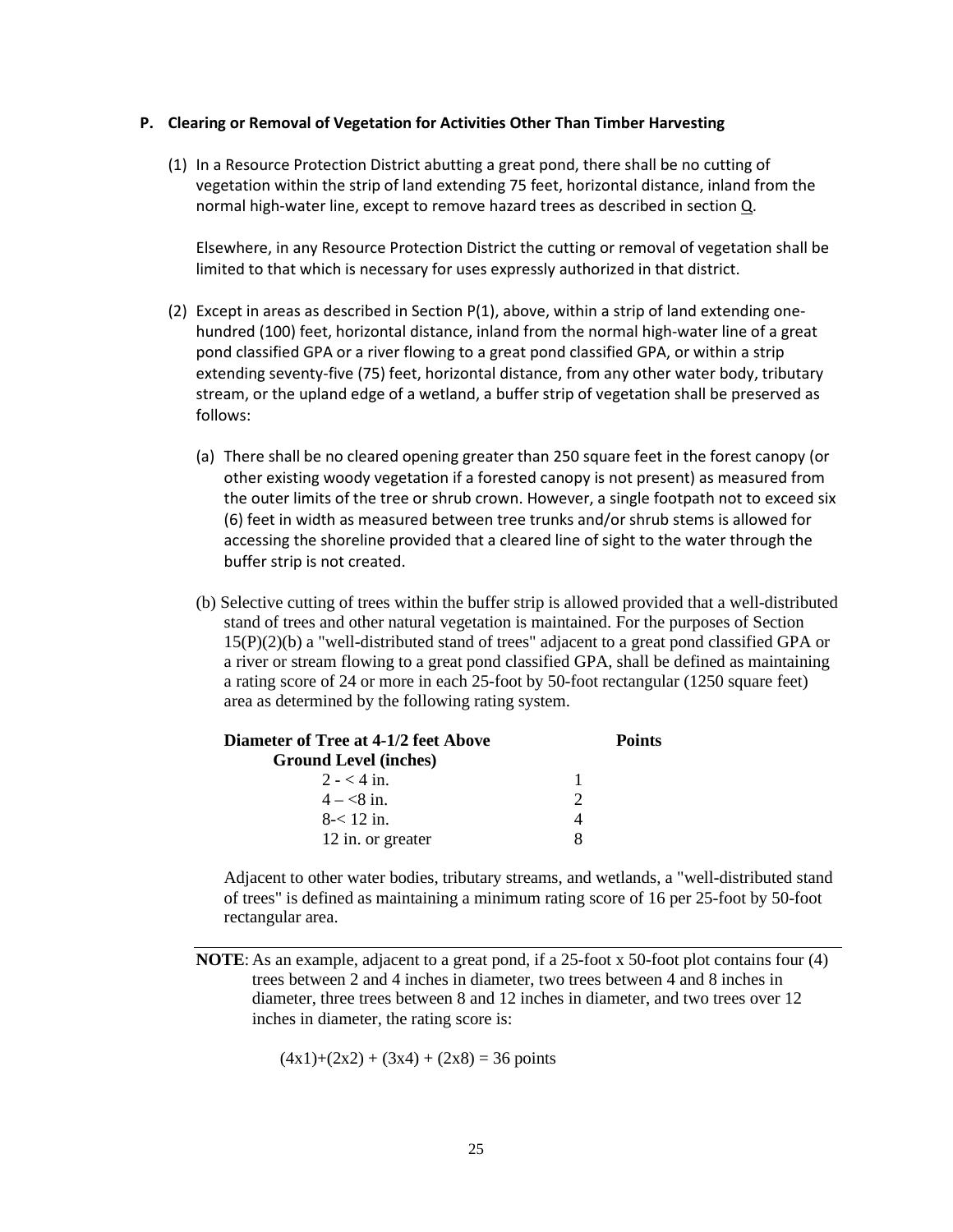Thus, the 25-foot by 50-foot plot contains trees worth 36 points. Trees totaling 12 points (36-  $24 = 12$ ) may be removed from the plot provided that no cleared openings are created.

The following shall govern in applying this point system:

- (i) The 25-foot by 50-foot rectangular plots must be established where the landowner or lessee proposes clearing within the required buffer;
- (ii) Each successive plot must be adjacent to, but not overlap a previous plot;
- (iii) Any plot not containing the required points must have no vegetation removed except as otherwise allowed by this Ordinance;
- (iv) Any plot containing the required points may have vegetation removed down to the minimum points required or as otherwise allowed by is Ordinance;
- (v) Where conditions permit, no more than 50% of the points on any 25-foot by 50-foot rectangular area may consist of trees greater than 12 inches in diameter.

For the purposes of Section 15(P)(2)(b) "other natural vegetation" is defined as retaining existing vegetation under three (3) feet in height and other ground cover and retaining at least five (5) saplings less than two (2) inches in diameter at four and one half (4 ½) feet above ground level for each 25-foot by 50-foot rectangle area. If five saplings do not exist, no woody stems less than two (2) inches in diameter can be removed until 5 saplings have been recruited into the plot.

Notwithstanding the above provisions, no more than 40% of the total volume of trees four (4) inches or more in diameter, measured at 4 1/2 feet above ground level may be removed in any ten (10) year period.

- (c) In order to protect water quality and wildlife habitat, existing vegetation under three (3) feet in height and other ground cover, including leaf litter and the forest duff layer, shall not be cut, covered, or removed, except to provide for a footpath or other permitted uses as described in Section 15(P) paragraphs (2) and (2)(a) above.
- (d) Pruning of tree branches, on the bottom 1/3 of the tree is allowed.
- (e) In order to maintain a buffer strip of vegetation, when the removal of storm-damaged, dead or hazard trees results in the creation of cleared openings, these openings shall be replanted with native tree species in accordance with Section Q, below, unless existing new tree growth is present.
- (f) In order to maintain the vegetation in the shoreline buffer, clearing or removal of vegetation for allowed activities, including associated construction and related equipment operation, within or outside the shoreline buffer, must comply with the requirements of Section 15.P(2).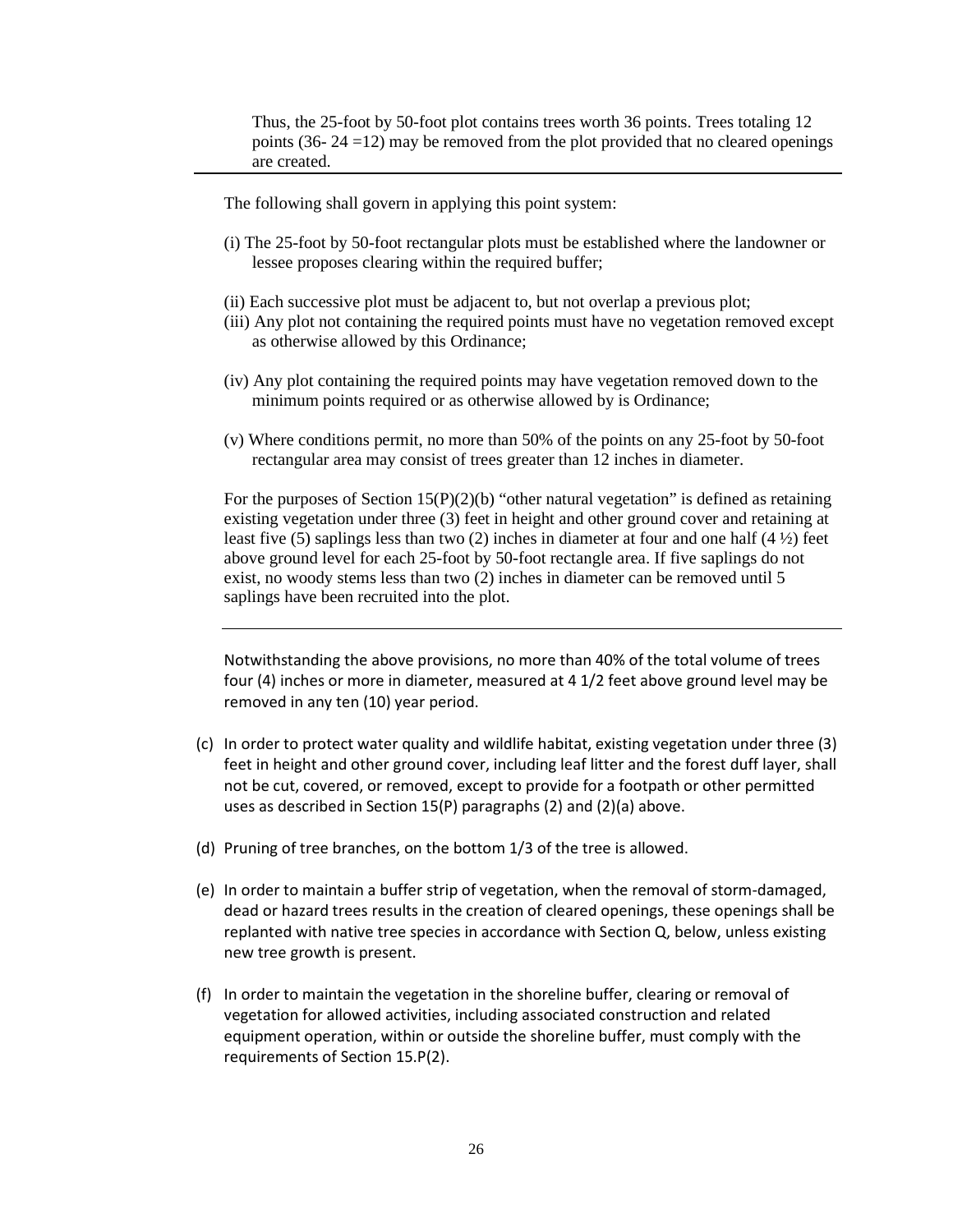(3) At distances greater than one hundred (100) feet, horizontal distance, from a great pond classified GPA or a river flowing to a great pond classified GPA, and seventy-five (75) feet, horizontal distance, from the normal high-water line of any other water body, tributary stream, or the upland edge of a wetland, there shall be allowed on any lot, in any ten (10) year period, selective cutting of not more than forty (40) percent of the volume of trees four (4) inches or more in diameter, measured 4 1/2 feet above ground level. Tree removal in conjunction with the development of permitted uses shall be included in the forty (40) percent calculation. For the purposes of these standards volume may be considered to be equivalent to basal area.

 In no event shall cleared openings for any purpose, including but not limited to, principal and accessory structures, driveways, lawns and sewage disposal areas, exceed in the aggregate, 25% of the lot area within the shoreland zone or ten thousand (10,000) square feet, whichever is greater, including land previously cleared. This provision applies to the portion of a lot within the shoreland zone, including the buffer area.

- (4) Legally existing nonconforming cleared openings may be maintained, but shall not be enlarged, except as allowed by this Ordinance.
- (5) Fields and other cleared openings which have reverted to primarily shrubs, trees, or other woody vegetation shall be regulated under the provisions of Section 15(P).

## **Q. Hazard Trees, Storm-Damaged Trees, and Dead Tree Removal**

- (1) Hazard trees in the shoreland zone may be removed without a permit after consultation with the Code Enforcement Officer if the following requirements are met:
	- (a) Within the shoreline buffer, if the removal of a hazard tree results in a cleared opening in the tree canopy greater than two hundred and fifty (250) square feet, replacement with native tree species is required, unless there is new tree growth already present. New tree growth must be as near as practicable to where the hazard tree was removed and be at least two (2) inches in diameter, measured at four and one half (4.5) feet above the ground level. If new growth is not present, then replacement trees shall consist of native species and be at least four (4) feet in height, and be no less than two (2) inches in diameter. Stumps may not be removed.
	- (b) Outside of the shoreline buffer, when the removal of hazard trees exceeds forty (40) percent of the volume of trees four (4) inches or more in diameter, measured at four and one half (4.5) feet above ground level in any ten (10) year period, and/or results in cleared openings exceeding twenty-five (25) percent of the lot area within the shoreland zone, or ten thousand (10,000) square feet, whichever is greater, replacement with native tree species is required, unless there is new tree growth already present. New tree growth must be as near as practicable to where the hazard tree was removed and be at least two (2) inches in diameter, measured at four and one half (4.5) feet above the ground level. If new growth is not present, then replacement trees shall consist of native species and be at least two (2) inches in diameter, measured at four and one half (4.5) feet above the ground level.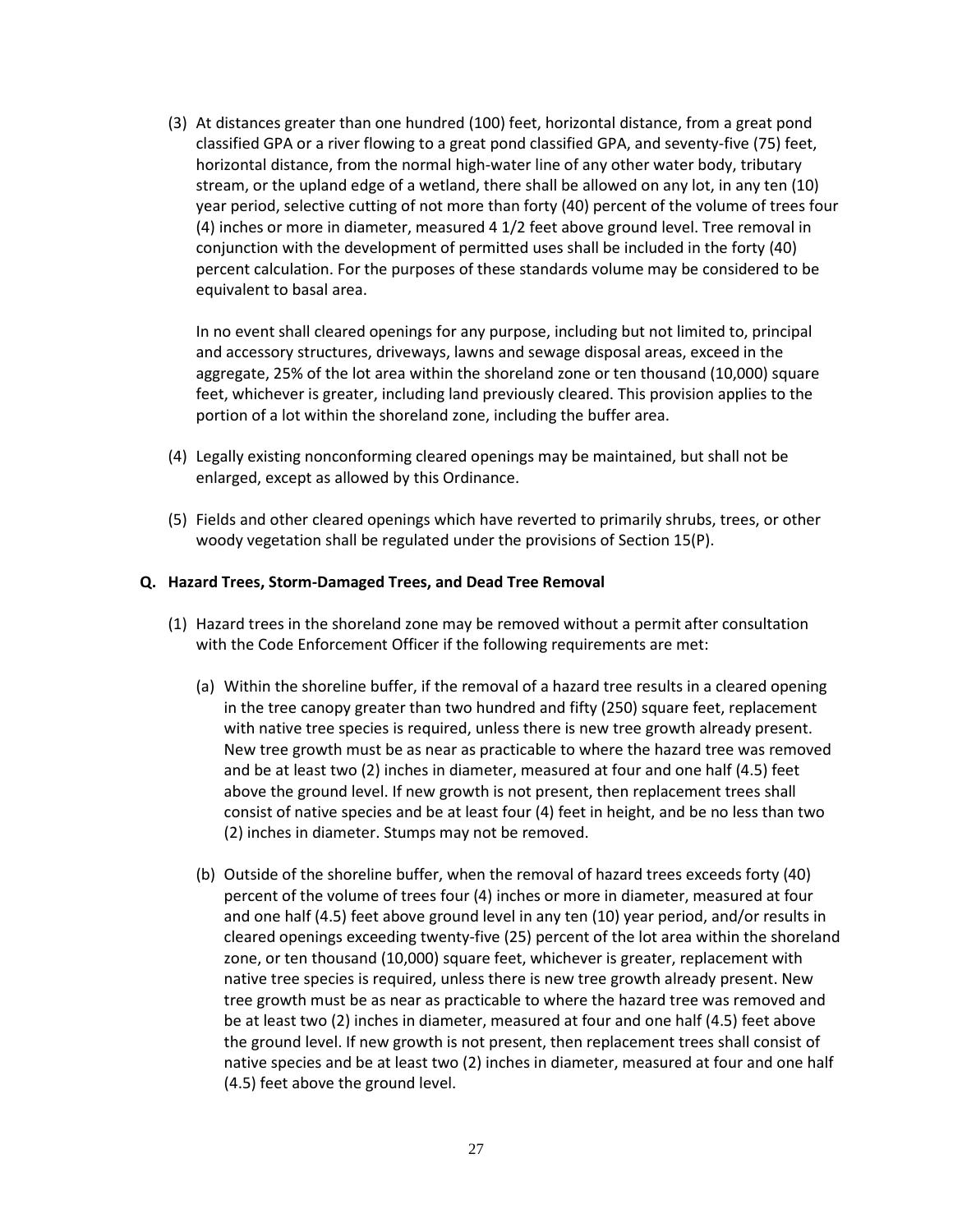- (c) The removal of standing dead trees, resulting from natural causes, is permissible without the need for replanting or a permit, as long as the removal does not result in the creation of new lawn areas, or other permanently cleared areas, and stumps are not removed. For the purposes of this provision dead trees are those trees that contain no foliage during the growing season.
- (d) The Code Enforcement Officer may require the property owner to submit an evaluation from a licensed forester or arborist before any hazard tree can be removed within the shoreland zone.
- (e) The Code Enforcement Officer may require more than a one–for-one replacement for hazard trees removed that exceed eight (8) inches in diameter measured at four and one half (4.5) feet above the ground level.
- (2) Storm-damaged trees in the shoreland zone may be removed without a permit after consultation with the Code Enforcement Officer if the following requirements are met:
	- (a) Within the shoreline buffer, when the removal of storm-damaged trees results in a cleared opening in the tree canopy greater than two hundred and fifty (250) square feet, replanting is not required, but the area shall be required to naturally revegetate, and the following requirements must be met:
		- (i) The area from which a storm-damaged tree is removed does not result in new lawn areas, or other permanently cleared areas;
		- (ii) Stumps from the storm-damaged trees may not be removed;
		- (iii) Limbs damaged from a storm event may be pruned even if they extend beyond the bottom one-third (1/3) of the tree; and
		- (iv) If after one growing season, no natural regeneration or regrowth is present, replanting of native tree seedlings or saplings is required at a density of one seedling per every eighty (80) square feet of lost canopy.
	- (b) Outside of the shoreline buffer, if the removal of storm damaged trees exceeds 40% of the volume of trees four (4) inches or more in diameter, measured at four and one half (4.5) feet above the ground level in any ten (10) year period, or results, in the aggregate, in cleared openings exceeding 25% of the lot area within the shoreland zone or ten thousand (10,000) square feet, whichever is greater, and no natural regeneration occurs within one growing season, then native tree seedlings or saplings shall be replanted on a one-for-one basis.

### **R. Exemptions to Clearing and Vegetation Removal Requirements**

The following activities are exempt from the clearing and vegetation removal standards set forth in Section 15(P), provided that all other applicable requirements of this chapter are complied with, and the removal of vegetation is limited to that which is necessary: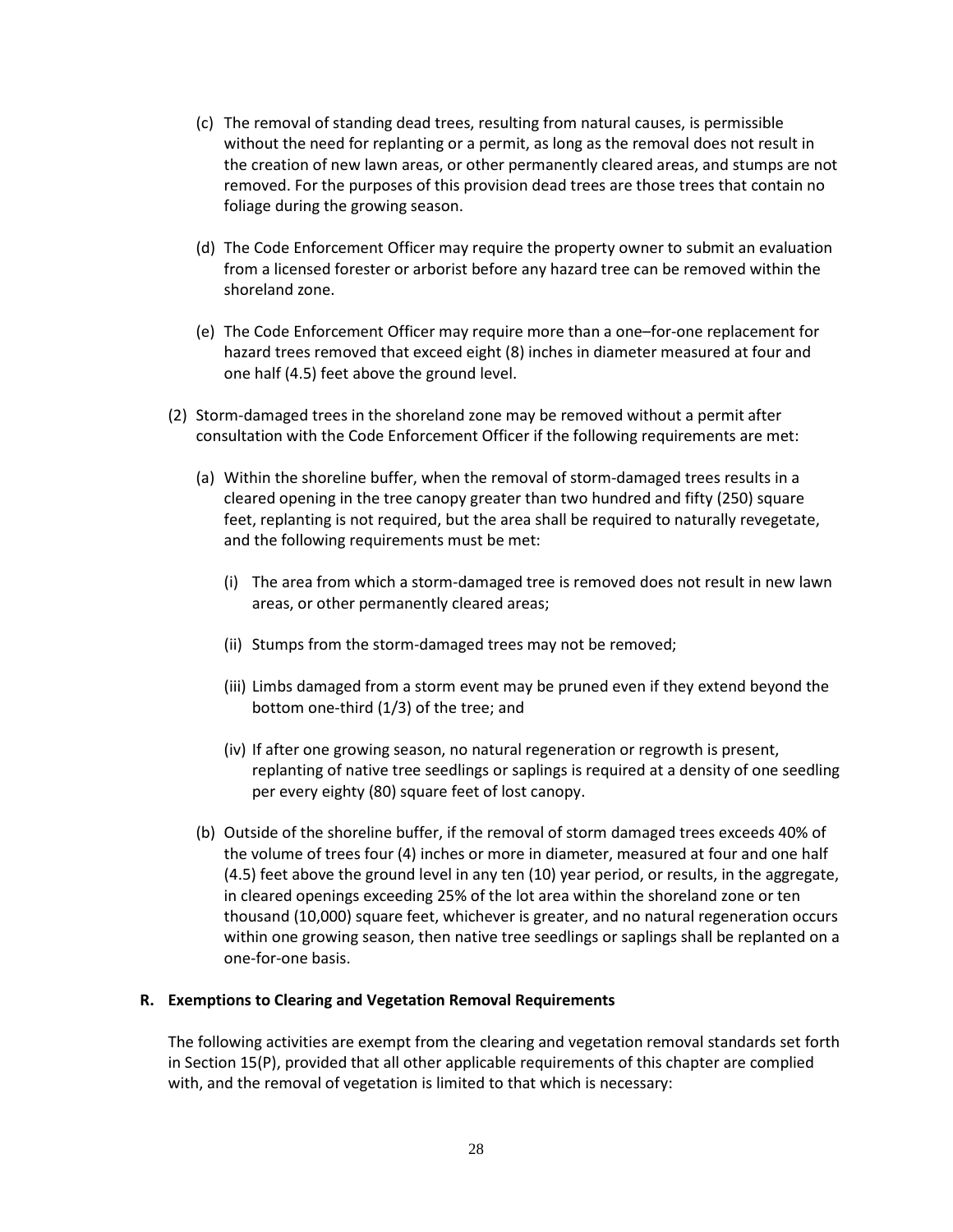- (1) The removal of vegetation that occurs at least once every two (2) years for the maintenance of legally existing areas that do not comply with the vegetation standards in this chapter, such as but not limited to cleared openings in the canopy or fields. Such areas shall not be enlarged, except as allowed by this section. If any of these areas, due to lack of removal of vegetation every two (2) years, reverts back to primarily woody vegetation, the requirements of Section 15(P) apply;
- (2) The removal of vegetation from the location of allowed structures or allowed uses, when the shoreline setback requirements of section 15(B) are not applicable;
- (3) The removal of vegetation from the location of public swimming areas associated with an allowed public recreational facility;
- (4) The removal of vegetation associated with allowed agricultural uses, provided best management practices are utilized, and provided all requirements of section 15(N) are complied with;
- (5) The removal of vegetation associated with brownfields or voluntary response action program (VRAP) projects provided that the removal of vegetation is necessary for remediation activities to clean-up contamination on a site in a zoning district approved by the Commissioner that is part of a state or federal brownfields program or a voluntary response action program pursuant 38 M.R.S.A section 343-E, and that is located along:
	- (a)A river that does not flow to a great pond classified as GPA pursuant to 38 M.R.S.A section 465-A.
- (6) The removal of non-native invasive vegetation species, provided the following minimum requirements are met:
	- (a) If removal of vegetation occurs via wheeled or tracked motorized equipment, the wheeled or tracked motorized equipment is operated and stored at least twenty-five (25) feet, horizontal distance, from the shoreline, except that wheeled or tracked equipment may be operated or stored on existing structural surfaces, such as pavement or gravel;
	- (b) Removal of vegetation within twenty-five (25) feet, horizontal distance, from the shoreline occurs via hand tools; and
	- (c) If applicable clearing and vegetation removal standards are exceeded due to the removal of non-native invasive species vegetation, the area shall be revegetated with native species to achieve compliance.

**NOTE**: An updated list of non-native invasive vegetation is maintained by the Department of Agriculture, Conservation and Forestry's Natural Areas Program: http://www.maine.gov/dacf/mnap/features/invasive\_plants/invasives.htm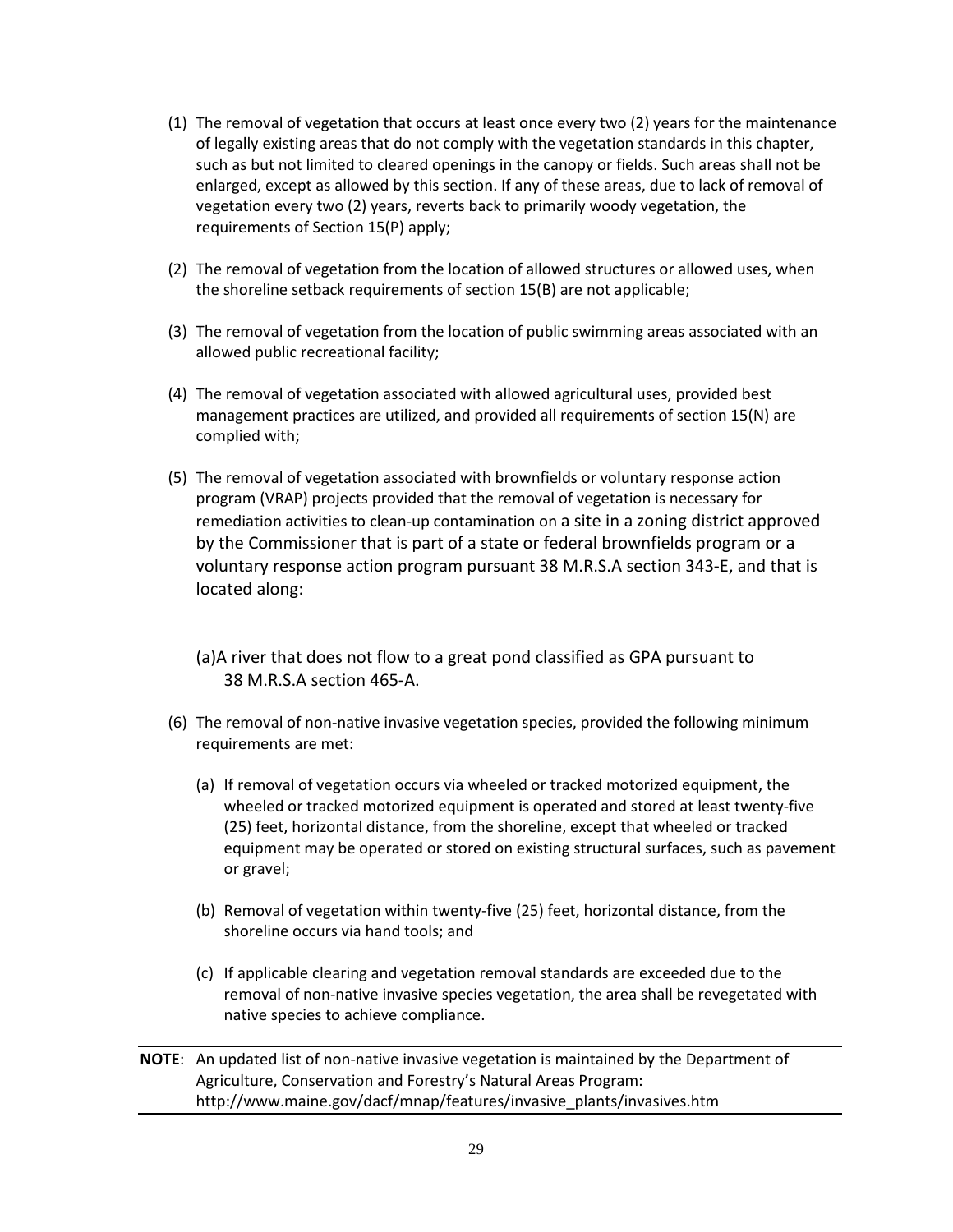(7) The removal of vegetation associated with emergency response activities conducted by the Department, the U.S. Environmental Protection Agency, the U.S. Coast Guard, and their agents.

## **S. Revegetation Requirements**

When revegetation is required in response to violations of the vegetation standards set forth in Section 15(P), to address the removal of non- native invasive species of vegetation, or as a mechanism to allow for development that may otherwise not be permissible due to the vegetation standards, including removal of vegetation in conjunction with a shoreline stabilization project, the revegation must comply with the following requirements.

- (1) The property owner must submit a revegetation plan, prepared with and signed by a qualified professional, that describes revegetation activities and maintenance. The plan must include a scaled site plan, depicting where vegetation was, or is to be removed, where existing vegetation is to remain, and where vegetation is to be planted, including a list of all vegetation to be planted.
- (2) Revegetation must occur along the same segment of shoreline and in the same area where vegetation was removed and at a density comparable to the pre-existing vegetation, except where a shoreline stabilization activity does not allow revegetation to occur in the same area and at a density comparable to the pre-existing vegetation, in which case revegetation must occur along the same segment of shoreline and as close as possible to the area where vegetation was removed:
- (3) If part of a permitted activity, revegetation shall occur before the expiration of the permit. If the activity or revegetation is not completed before the expiration of the permit, a new revegetation plan shall be submitted with any renewal or new permit application.
- (4) Revegetation activities must meet the following requirements for trees and saplings:
	- (a) All trees and saplings removed must be replaced with native noninvasive species;
	- (b) Replacement vegetation must at a minimum consist of saplings;
	- (c) If more than three (3) trees or saplings are planted, then at least three (3) different species shall be used;
	- (d) No one species shall make up 50% or more of the number of trees and saplings planted;
	- (e) If revegetation is required for a shoreline stabilization project, and it is not possible to plant trees and saplings in the same area where trees or saplings were removed, then trees or sapling must be planted in a location that effectively reestablishes the screening between the shoreline and structures; and
	- (f) A survival rate of at least eighty (80) percent of planted trees or saplings is required for a minimum five (5) years period.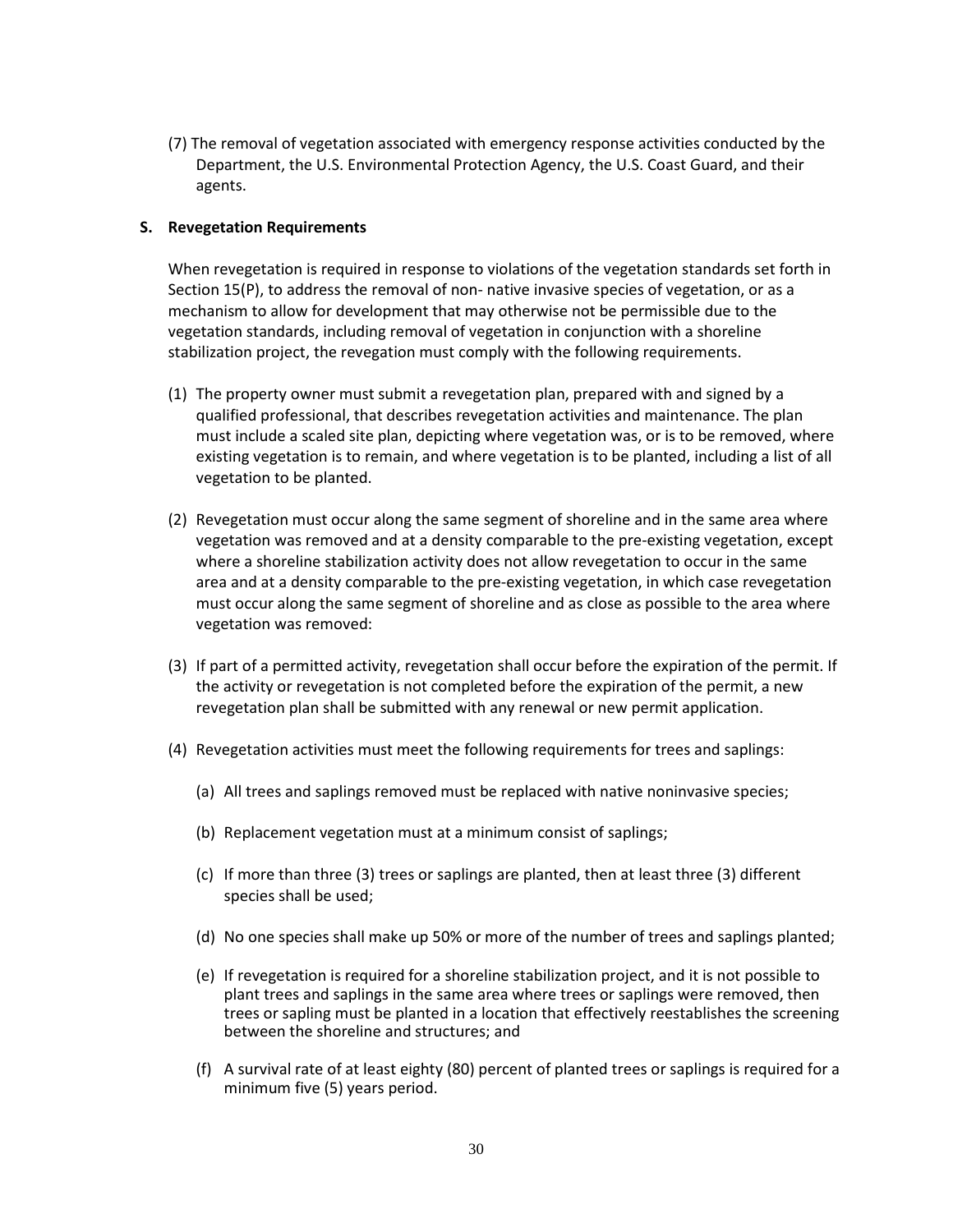- (5) Revegetation activities must meet the following requirements for woody vegetation and other vegetation under three (3) feet in height:
	- (a) All woody vegetation and vegetation under three (3) feet in height must be replaced with native noninvasive species of woody vegetation and vegetation under three (3) feet in height as applicable;
	- (b) Woody vegetation and vegetation under three (3) feet in height shall be planted in quantities and variety sufficient to prevent erosion and provide for effective infiltration of stormwater;
	- (c) If more than three (3) woody vegetation plants are to be planted, then at least three (3) different species shall be planted;
	- (d) No one species shall make up 50% or more of the number of planted woody vegetation plants; and
	- (e) Survival of planted woody vegetation and vegetation under three feet in height must be sufficient to remain in compliance with the standards contained within this chapter for minimum of five (5) years
- (6) Revegetation activities must meet the following requirements for ground vegetation and ground cover:
	- (a) All ground vegetation and ground cover removed must be replaced with native herbaceous vegetation, in quantities and variety sufficient to prevent erosion and provide for effective infiltration of stormwater;
	- (b) Where necessary due to a lack of sufficient ground cover, an area must be supplemented with a minimum four (4) inch depth of leaf mulch and/or bark mulch to prevent erosion and provide for effective infiltration of stormwater; and
	- (c) Survival and functionality of ground vegetation and ground cover must be sufficient to remain in compliance with the standards contained within this chapter for minimum of five (5) years.

## **T. Erosion and Sedimentation Control**

- (1) All activities which involve filling, grading, excavation or other similar activities which result in un-stabilized soil conditions and which require a permit shall also require a written soil erosion and sedimentation control plan. The plan shall be submitted to the permitting authority for approval and shall include, where applicable, provisions for:
	- (a) Mulching and revegetation of disturbed soil.
	- (b) Temporary runoff control features such as hay bales, silt fencing or diversion ditches.
	- (c) Permanent stabilization structures such as retaining walls or rip-rap.
- (2) In order to create the least potential for erosion, development shall be designed to fit with the topography and soils of the site. Areas of steep slopes where high cuts and fills may be required shall be avoided wherever possible, and natural contours shall be followed as closely as possible.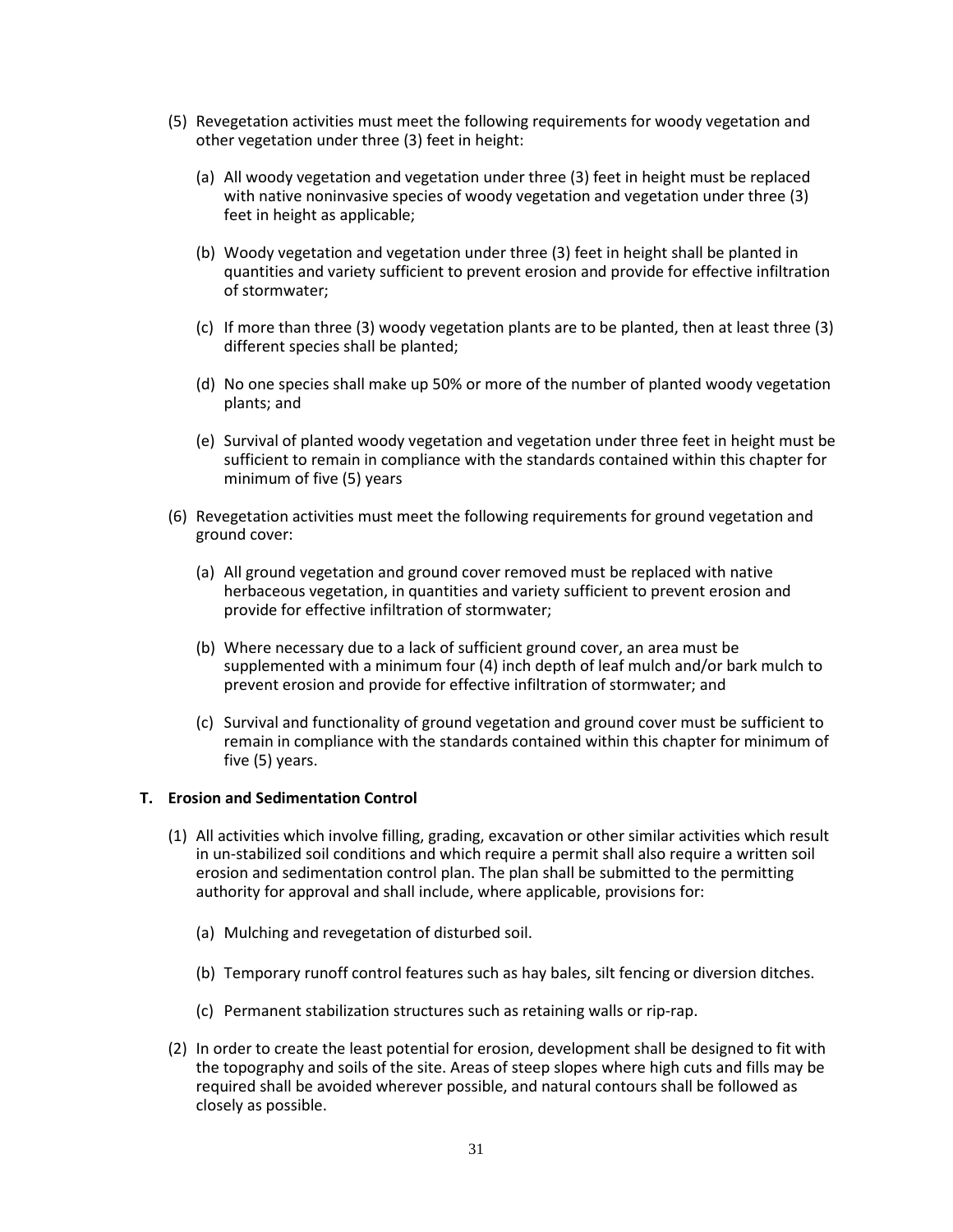- (3) Erosion and sedimentation control measures shall apply to all aspects of the proposed project involving land disturbance, and shall be in operation during all stages of the activity. The amount of exposed soil at every phase of construction shall be minimized to reduce the potential for erosion.
- (4) Any exposed ground area shall be temporarily or permanently stabilized within one (1) week from the time it was last actively worked, by use of riprap, sod, seed, and mulch, or other effective measures. In all cases permanent stabilization shall occur within nine (9) months of the initial date of exposure. In addition:
	- (a) Where mulch is used, it shall be applied at a rate of at least one (1) bale per five hundred (500) square feet and shall be maintained until a catch of vegetation is established.
	- (b) Anchoring the mulch with netting, peg and twine or other suitable method may be required to maintain the mulch cover.
	- (c) Additional measures shall be taken where necessary in order to avoid siltation into the water. Such measures may include the use of staked hay bales and/or silt fences.
- (5) Natural and man-made drainage ways and drainage outlets shall be protected from erosion from water flowing through them. Drainageways shall be designed and constructed in order to carry water from a twenty five (25) year storm or greater, and shall be stabilized with vegetation or lined with riprap.
- **U. Soils.** All land uses shall be located on soils in or upon which the proposed uses or structures can be established or maintained without causing adverse environmental impacts, including severe erosion, mass soil movement, improper drainage, and water pollution, whether during or after construction. Proposed uses requiring subsurface waste disposal, and commercial or industrial development and other similar intensive land uses, shall require a soils report based on an onsite investigation and be prepared by state-certified professionals. Certified persons may include Maine Certified Soil Scientists, Maine Registered Professional Engineers, Maine State Certified Geologists and other persons who have training and experience in the recognition and evaluation of soil properties. The report shall be based upon the analysis of the characteristics of the soil and surrounding land and water areas, maximum ground water elevation, presence of ledge, drainage conditions, and other pertinent data which the evaluator deems appropriate. The soils report shall include recommendations for a proposed use to counteract soil limitations where they exist.
- **V. Water Quality.** No activity shall deposit on or into the ground or discharge to the waters of the State any pollutant that, by itself or in combination with other activities or substances, will impair designated uses or the water classification of the water body, tributary stream or wetland.
- **W. Archaeological Site.** Any proposed land use activity involving structural development or soil disturbance on or adjacent to sites listed on, or eligible to be listed on the National Register of Historic Places, as determined by the permitting authority, shall be submitted by the applicant to the Maine Historic Preservation Commission for review and comment, at least twenty (20) days prior to action being taken by the permitting authority. The permitting authority shall consider comments received from the Commission prior to rendering a decision on the application.